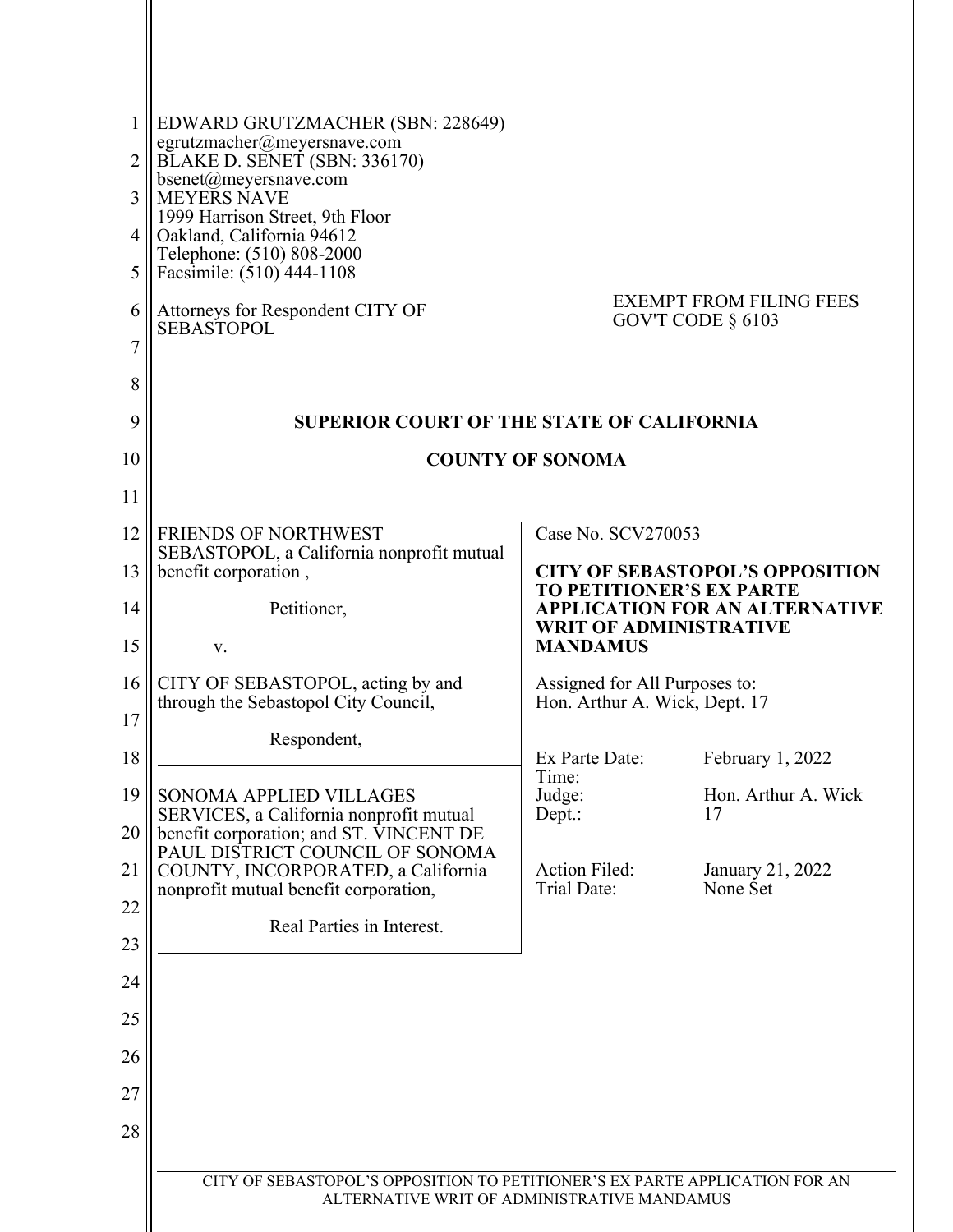|      |           |    | <b>TABLE OF CONTENTS</b>                                                                                                                                                                |
|------|-----------|----|-----------------------------------------------------------------------------------------------------------------------------------------------------------------------------------------|
| I.   |           |    |                                                                                                                                                                                         |
| Π.   |           |    |                                                                                                                                                                                         |
| III. |           |    |                                                                                                                                                                                         |
| IV.  |           |    |                                                                                                                                                                                         |
|      | A.        |    | The Court Must Deny the Ex Parte Application Due to FNS's Procedural                                                                                                                    |
|      | <b>B.</b> |    | The Court Cannot Issue A Writ Commanding the City to Set Aside a Permit<br>Approval the City Never Made, Nor Could the City Comply With Such a                                          |
|      | C.        |    | Any Consideration of the Merits of the Petition Must Proceed On a                                                                                                                       |
|      | D.        |    | Even on the Partial Administrative Record, FNS's Cannot Meet Its Burden                                                                                                                 |
|      |           | 1. | FNS Cannot Show That The City Abused Its Discretion In Issuing a<br>Land Use Permit for the Village When the City Did Not Issue Such                                                    |
|      |           | 2. | The City's Planning Director's Interpretation of the Zoning Code is                                                                                                                     |
|      |           | 3. | The City Was Not Required to Comply with Permit Application<br>Procedures or Provide Notice of Consideration of a Permit<br>Application Because There Was No Land Use Permit Before the |
|      |           | 4. | The City Fully Complied With CEQA and FNS Filed Its Challenge                                                                                                                           |
| V.   |           |    |                                                                                                                                                                                         |
|      |           |    |                                                                                                                                                                                         |
|      |           |    |                                                                                                                                                                                         |
|      |           |    |                                                                                                                                                                                         |
|      |           |    |                                                                                                                                                                                         |
|      |           |    |                                                                                                                                                                                         |
|      |           |    |                                                                                                                                                                                         |
|      |           |    |                                                                                                                                                                                         |
|      |           |    |                                                                                                                                                                                         |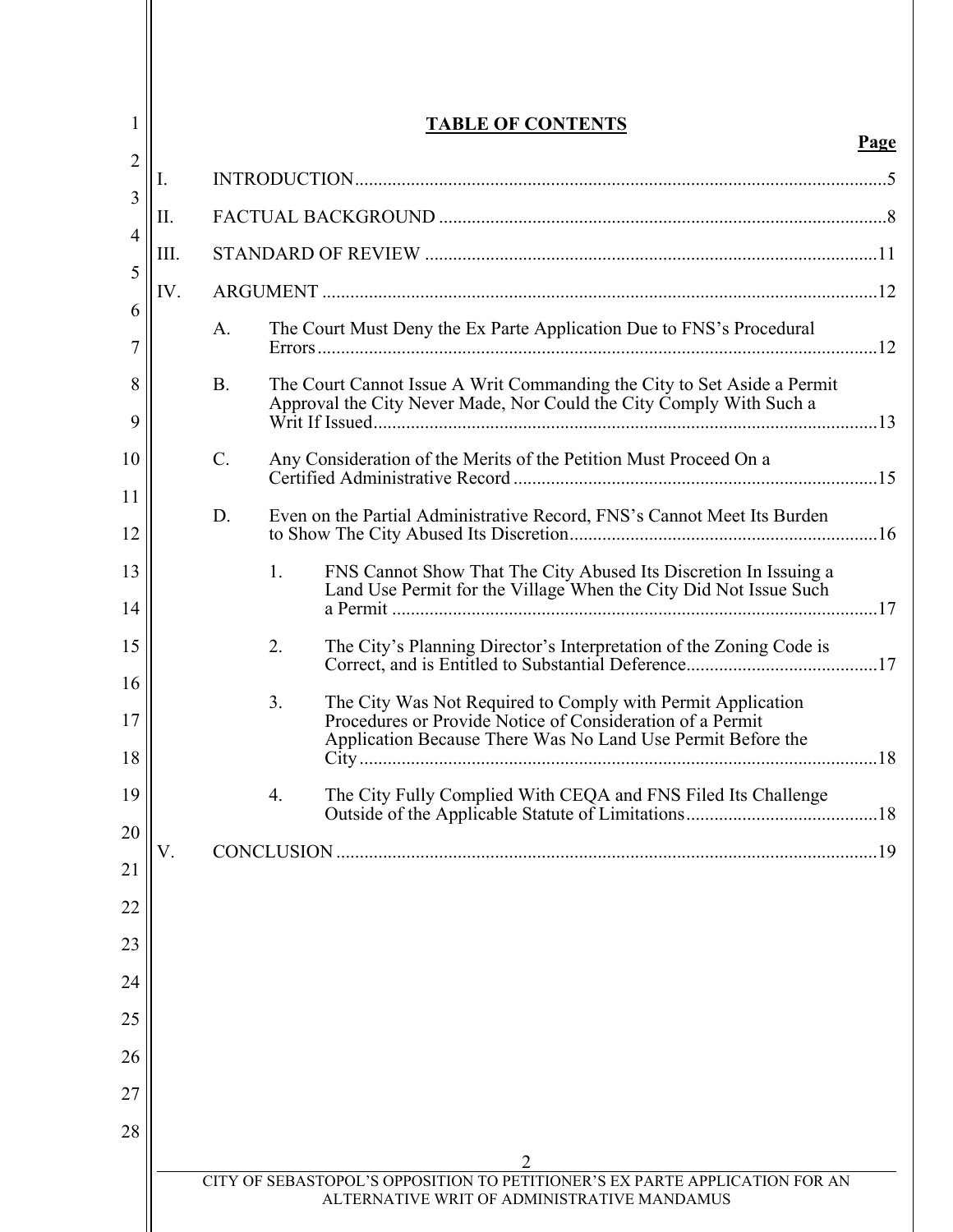| 1              | <b>TABLE OF AUTHORITIES</b>                                                                                                |  |  |  |
|----------------|----------------------------------------------------------------------------------------------------------------------------|--|--|--|
| $\overline{c}$ | Page(s)                                                                                                                    |  |  |  |
| 3              | <b>Cases</b>                                                                                                               |  |  |  |
| $\overline{4}$ |                                                                                                                            |  |  |  |
| 5              | Anderson First Coalition v. City of Anderson                                                                               |  |  |  |
| 6              | Bridgestone/Firestone, Inc. v. Superior Ct.                                                                                |  |  |  |
| 7              |                                                                                                                            |  |  |  |
| 8              | City of Hesperia v. Lake Arrowhead Cmty. Servs. Dist.                                                                      |  |  |  |
| 9              |                                                                                                                            |  |  |  |
| 10             | County of Orange v. Superior Ct.                                                                                           |  |  |  |
| 11             |                                                                                                                            |  |  |  |
| 12             | Desmond v. County of Contra Costa                                                                                          |  |  |  |
| 13             | Elizabeth D. v. Zolin                                                                                                      |  |  |  |
|                |                                                                                                                            |  |  |  |
| 14             | Friends of Juana Briones House v. City of Palo Alto                                                                        |  |  |  |
| 15             |                                                                                                                            |  |  |  |
| 16             | Harrington v. City of Davis                                                                                                |  |  |  |
| 17             |                                                                                                                            |  |  |  |
| 18             | Kingston v. Dep't of Motor Vehicles                                                                                        |  |  |  |
| 19             | 11                                                                                                                         |  |  |  |
|                | Landau v. Superior Ct.                                                                                                     |  |  |  |
| 20             |                                                                                                                            |  |  |  |
| 21             | Mountain Lion Foundation v. Fish & Game Com.                                                                               |  |  |  |
| 22             |                                                                                                                            |  |  |  |
| 23             | Patterson v. Bd. of Sup'rs of Los Angeles Cty.                                                                             |  |  |  |
| 24             |                                                                                                                            |  |  |  |
|                | Stockton Citizens for Sensible Plan. v. City of Stockton                                                                   |  |  |  |
| 25             |                                                                                                                            |  |  |  |
| 26             | <b>Statutes, Regulations, Rules, and Codes</b>                                                                             |  |  |  |
| 27             | California Code of Regulations, Title 14 (CEQA Guidelines)                                                                 |  |  |  |
| 28             |                                                                                                                            |  |  |  |
|                | 3                                                                                                                          |  |  |  |
|                | CITY OF SEBASTOPOL'S OPPOSITION TO PETITIONER'S EX PARTE APPLICATION FOR AN<br>ALTERNATIVE WRIT OF ADMINISTRATIVE MANDAMUS |  |  |  |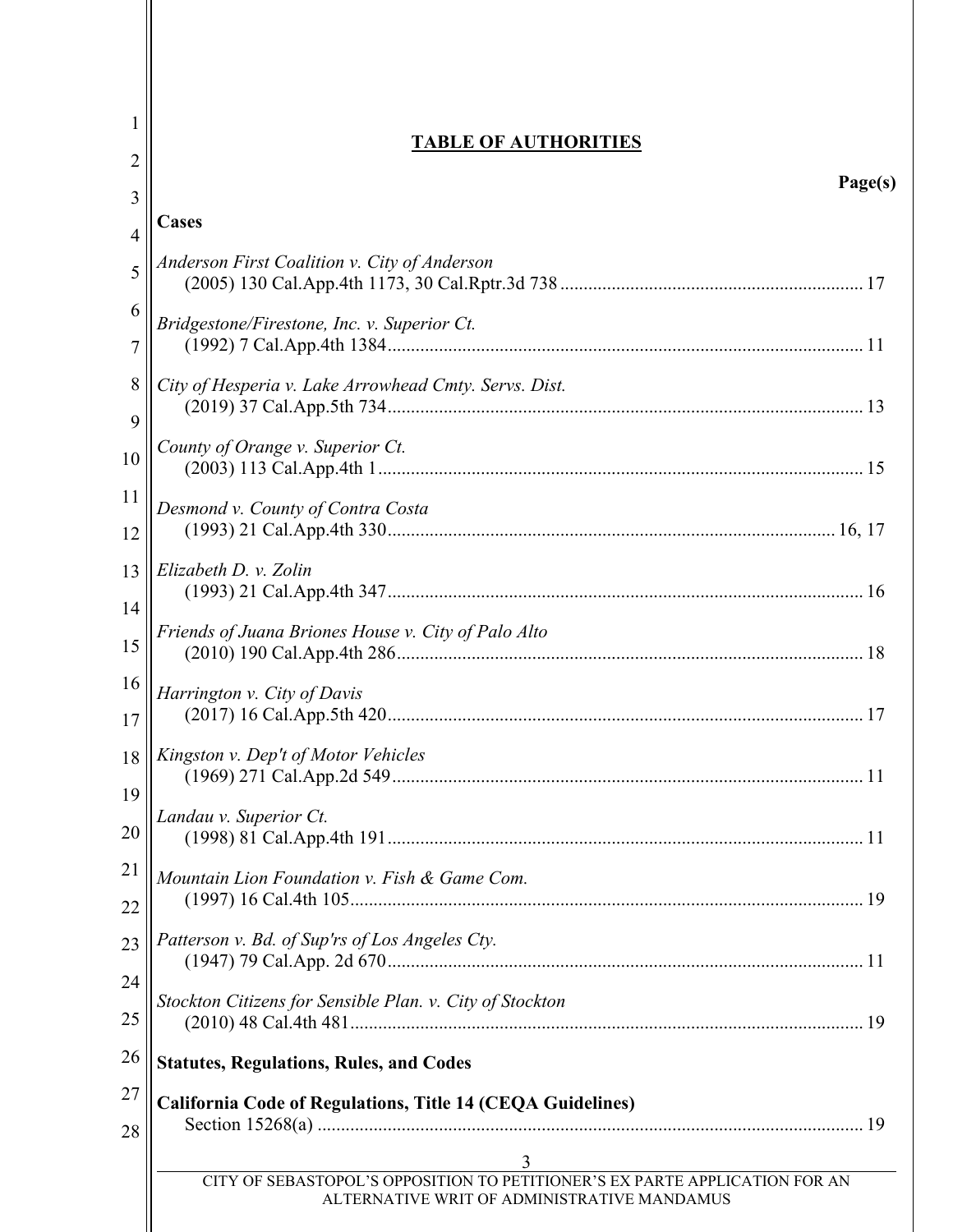| $\mathbf{1}$   | <b>California Rule of Court</b>                                                  |
|----------------|----------------------------------------------------------------------------------|
| 2              |                                                                                  |
| 3              |                                                                                  |
|                | <b>Code of Civil Procedure</b>                                                   |
| $\overline{4}$ |                                                                                  |
| 5              |                                                                                  |
| 6              |                                                                                  |
| $\overline{7}$ | <b>Public Resources Code</b>                                                     |
|                |                                                                                  |
| 8              |                                                                                  |
| 9              |                                                                                  |
| 10             |                                                                                  |
|                |                                                                                  |
| 11             |                                                                                  |
| 12             |                                                                                  |
| 13             | <b>Zoning Code</b>                                                               |
|                |                                                                                  |
| 14             |                                                                                  |
| 15             |                                                                                  |
| 16             |                                                                                  |
| 17             |                                                                                  |
| 18             |                                                                                  |
|                |                                                                                  |
| 19             |                                                                                  |
| 20             |                                                                                  |
| 21             |                                                                                  |
| 22             |                                                                                  |
| 23             |                                                                                  |
| 24             |                                                                                  |
| 25             |                                                                                  |
| 26             |                                                                                  |
|                |                                                                                  |
| 27             |                                                                                  |
| 28             |                                                                                  |
|                | 4<br>CITY OF SEBASTOPOL'S OPPOSITION TO PETITIONER'S EX PARTE APPLICATION FOR AN |
|                | ALTERNATIVE WRIT OF ADMINISTRATIVE MANDAMUS                                      |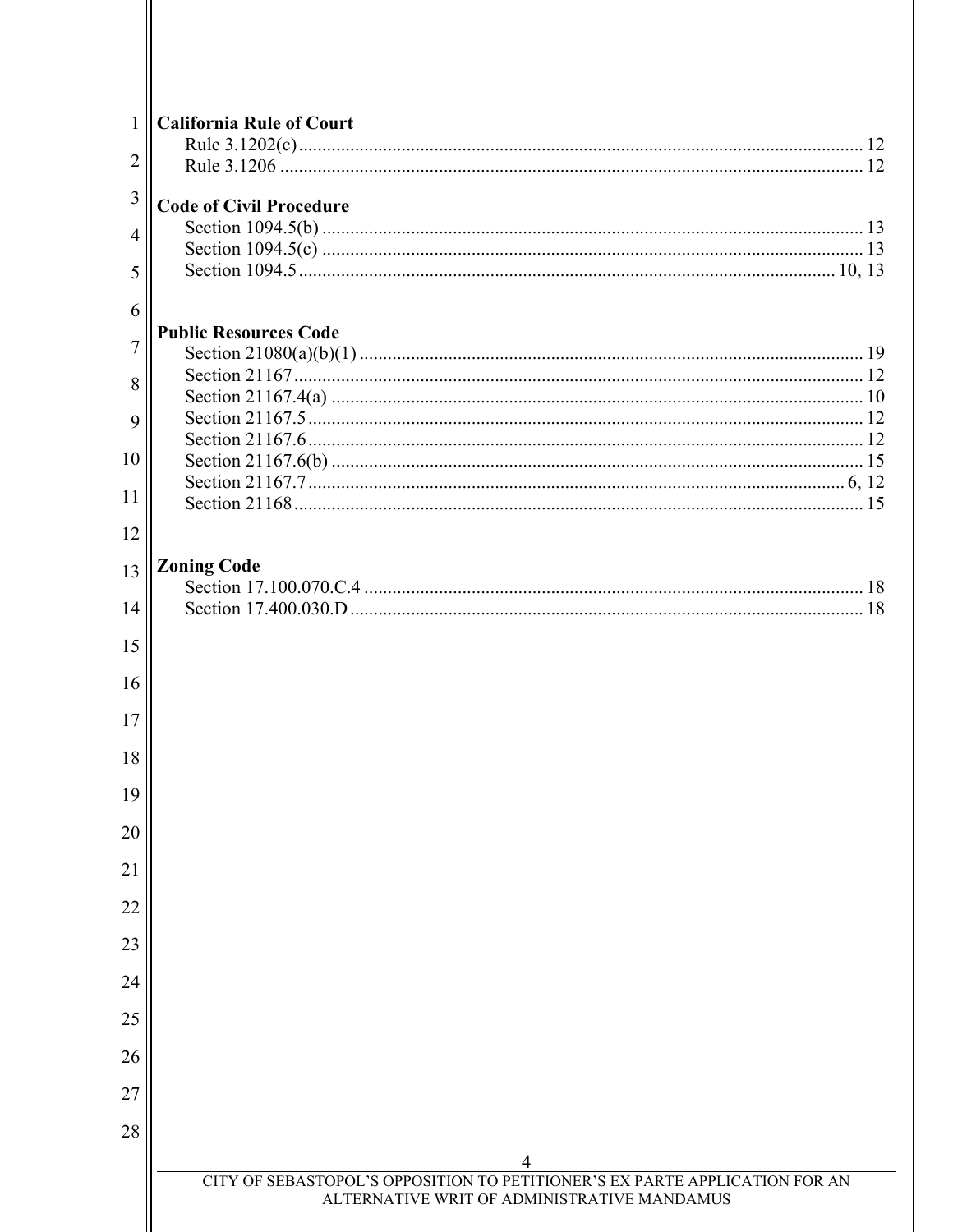#### 1 **I. INTRODUCTION**

2 3 4 5 6 7 8 9 The City of Sebastopol, as with many jurisdictions in California, is facing a homelessness crisis. Homeless individuals, mostly living out of recreational vehicles (RV's) and other vehicles have established illegal and unregulated camps on the City's streets. The City is pursuing several strategies to attempt to alleviate this crisis. Fortunately, the City is not alone. Like-minded parties, such as real parties in interest Sonoma Applied Village Services ("SAVS") and St. Vincent De Paul are also looking for solutions. One of these solutions is SAVS' "Horizon Shine Village," ("Village") a homeless shelter run by SAVS on land owned by St. Vincent De Paul at 845 Gravenstein Highway ("the Site") within the City.

10 11 12 13 14 15 16 17 Under the City's Zoning Code, the Village is, as a homeless shelter, a permitted use within the Commercial General (CG) zoning district in which the Village is located. As a permitted use, no City approval was required for SAVS to establish the Village. Just like any other use designated as a permitted use by the City's Zoning Code, there is no application needed, no permit required, no public hearings held, no decision made by the Planning Commission or City Council, and no legal requirement to conduct environmental review under the California Environmental Quality Act ("CEQA"). This is true whether the use is a homeless shelter, a commercial beekeeping operation, an office building, or a community garden.

18 19 20 21 22 23 24 The City's involvement with the Village consists of a Memorandum of Understanding ("MOU") and an Agreement through which the City agreed to recognize the Village as a permitted use and to reimburse SAVS for SAVS's lease payments in exchange for SAVS' guarantees regarding how the Village would be operated. The City determined that the City's expenditure of funds to support the Village was a discretionary decision subject to CEQA, but that the decision was exempt from CEQA under a number of statutory and categorical exemptions. The City filed a Notice of Exemption ("NOE") with the County of Sonoma on December 8, 2021.

25 26 27 28 Petitioner Friends of Northwest Sebastopol ("FNS"), an organization purportedly of neighbors to the Village site, has filed a Verified Petition for Writ of Administrative Mandamus ("Petition") to close the Village and send the homeless persons who currently reside there, and those who will join them in the near future, back out onto the streets. FNS claims that the City

<sup>5</sup>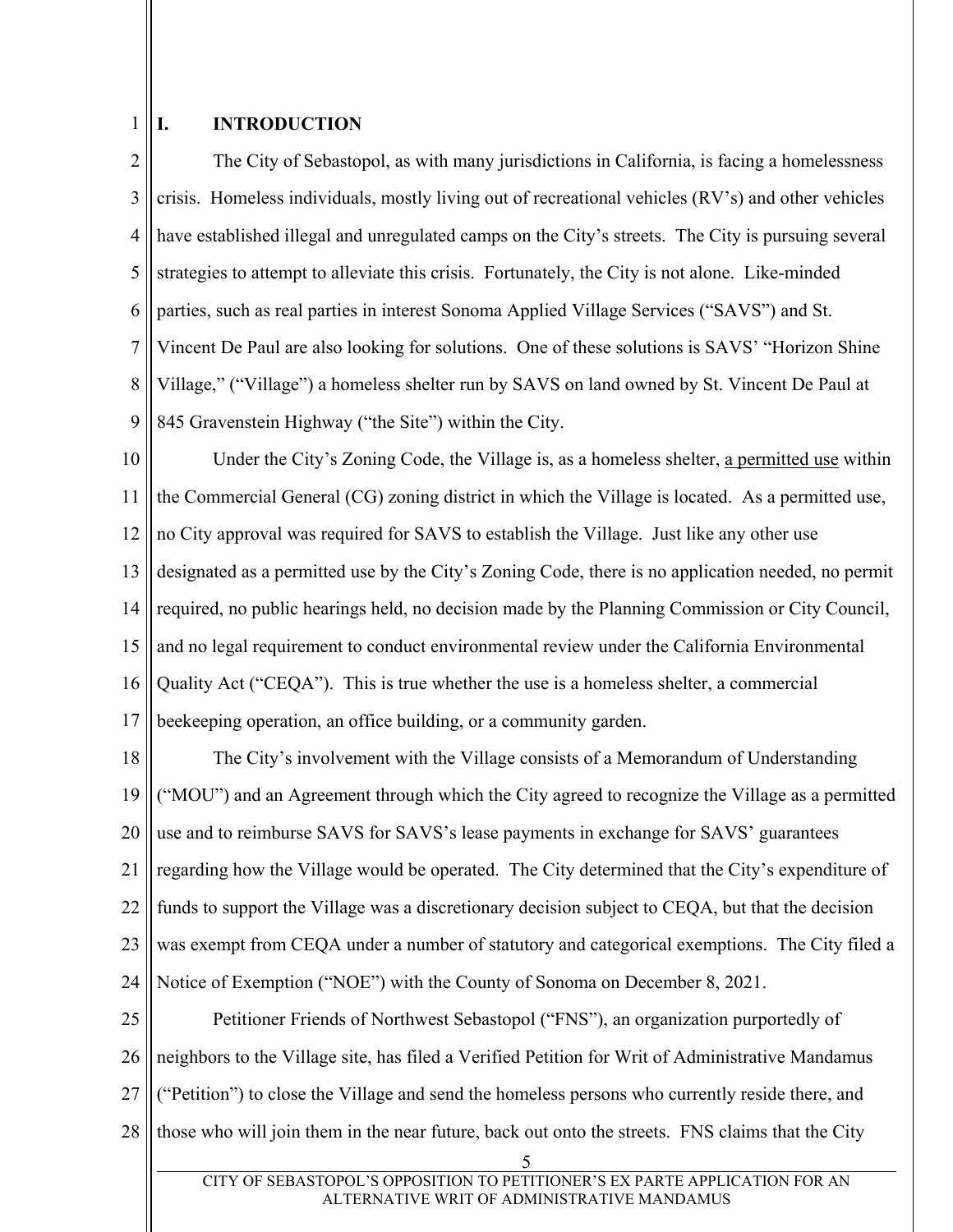1 2 violated the City's Zoning Code and CEQA in approving a "land use permit" for the Village and seeks an alternative and peremptory writ of mandate to overturn that decision.

3 4 5 6 7 8 9 10 11 12 13 14 15 16 17 There are multiple fatal flaws, both procedural and substantive, with FNS's Petition and ex parte application. These flaws justify not only the denial of the alternative writ, but dismissal of the Petition. First, FNS has not complied with the procedural requirements for CEQA or for an ex parte application. Critically, Public Resources Code section 21167.7 requires FNS to furnish a copy of their pleadings to the Attorney General. According to that statute, "[n]o relief, temporary or permanent, shall be granted until a copy of the pleadings has been furnished to the Attorney General." FNS has not complied with this requirement and, thus, "no relief," including issuance of an alternative writ, can be granted. In addition, any application for ex parte relief must be accompanied by evidence showing "irreparable harm, immediate danger, or any other statutory basis for granting ex parte relief." FNS has not attempted to comply with this requirement. Moreover, despite providing notice of the ex parte hearing on January 27, 2022, FNS only sent the City the application for the alternative writ and the memorandum of points and authorities in support late in the afternoon of January 31, 2022, the day before the ex parte. This is contrary to the rule that the application be served " at the first reasonable opportunity." Any one of these reasons merits denial of FNS's ex parte application.

18 19 20 21 22 23 24 25 26 Second, the Petition is wholly without merit. The Petition challenges a "land use permit," sometimes described by FNS as a "RV encampment permit," that the City never approved. The City did not issue a "RV encampment permit," or any other permit, for the Village. Instead, the City (1) made an interpretation of its own legislation that the Village is a permitted use and (2) made a determination to enter into the MOU and Agreement with SAVS regarding the operation of the Village and the expenditure of funds for the Village. The Petition challenges neither of these actual decisions made by the City. Thus, the Court cannot grant FNS the relief it requests to issue an order to the City to set aside a decision the City never made, nor could the City comply with such a writ were it issued. The Court should, therefore, deny the Petition outright.

27 28 Third, to the extent the Court considers the merits of FNS's claims, it must do so on the basis of a complete and certified record of proceedings. FNS may be "content to proceed on the

<sup>6</sup>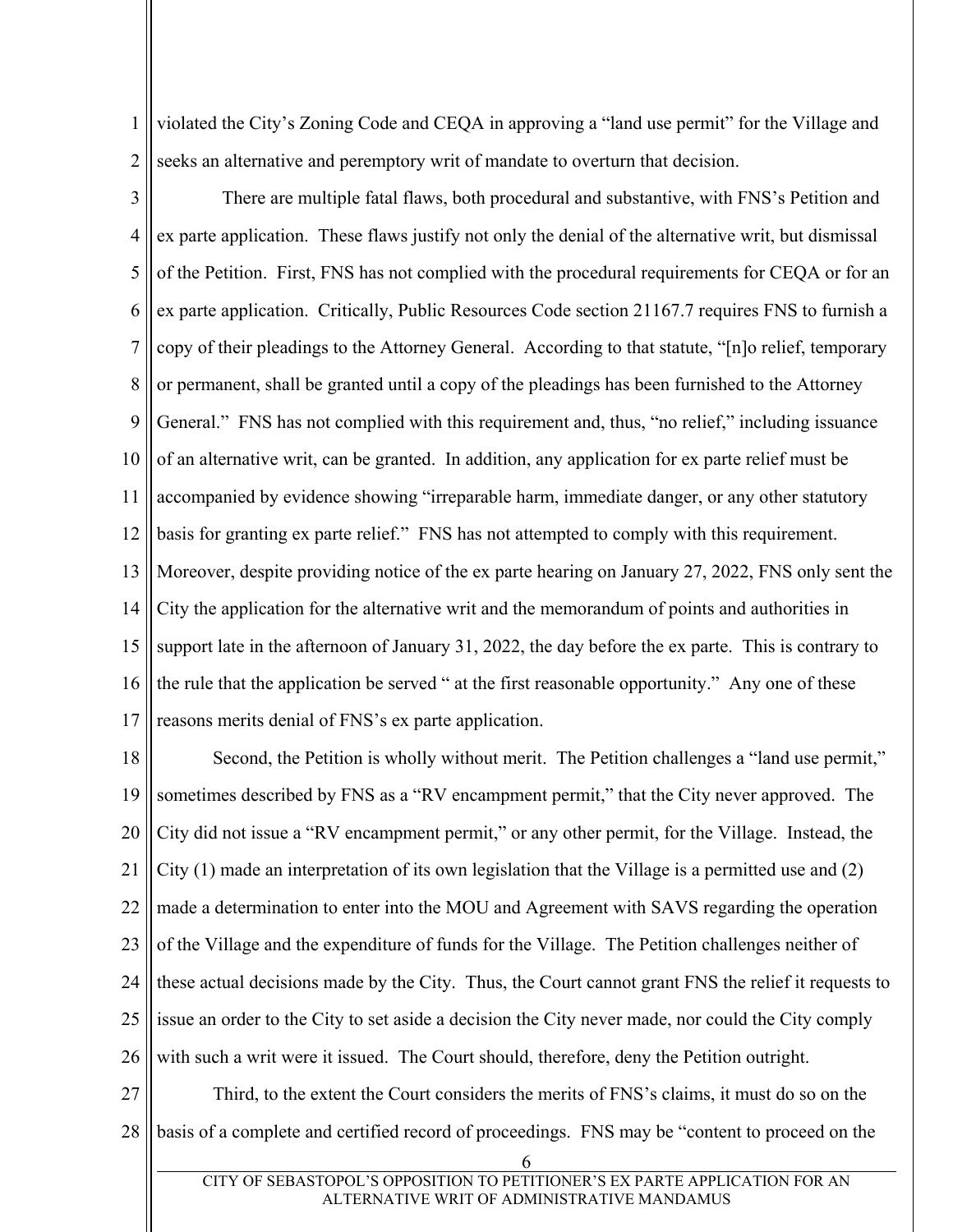1 2 3 4 5 6 7 8 basis of the partial record it has lodged" but the City would be prejudiced by review on a partial record, especially one as woefully incomplete as that submitted by FNS. Under the standard of review applicable to administrative mandamus claims such as those alleged here, the Court's review will examine whether the City's findings and determinations are supported by "substantial evidence in light of the whole record." The Court cannot conduct this inquiry unless the "whole record" is before the Court. As such, the Court should deny the ex parte, allow the City to prepare and certify the complete administrative record, and allow the parties to brief the merits of the Petition once the certified administrative record is complete.

9 10 11 12 13 14 15 16 17 18 19 20 21 Fourth, even on the partial "record" currently available to the Court, FNS's claims fail on the merits. Again, the Petition does not challenge any decision made by the City, only a fictitious "RV encampment permit" the City never granted. Even construing the Petition as challenging the City's actual decisions and determinations, FNS's claims must fail. FNS first claims that the City violated the City's Zoning Code by determining the Village qualifies as a "homeless shelter" under the Zoning Code. The City's interpretation of its own Zoning Code, however, is entitled to substantial deference, especially where the City's determination is the product of well thought-out, reasoned analysis by senior City officials. Here, the City's Planning Director, who is vested with the power of interpreting the Zoning Code on behalf of the City, examined the Village, the zoning applicable to the Site, and the other provisions of the Zoning Code. She included her analysis in a memorandum with her determination that the Village was a "homeless shelter," and therefore a permitted use under the Zoning Code. FNS's disagreement with that interpretation is insufficient to overturn the City's interpretation of its own legislation.

22 23 24 25 26 FNS's second cause of action, alleging that the City issued a permit for the Village without complying with the Zoning Code's procedural requirements for issuing a permit similarly fails because the City did not issue a permit, nor was the City required to do so. Likewise, FNS's third cause of action, that the City did not provide proper notice before issuing a permit, has no merit for the same reasons.

27 28 Finally, FNS's CEQA claim is barred by the statute of limitations. The City determined that the only discretionary decision made by the City, the decision to enter the MOU and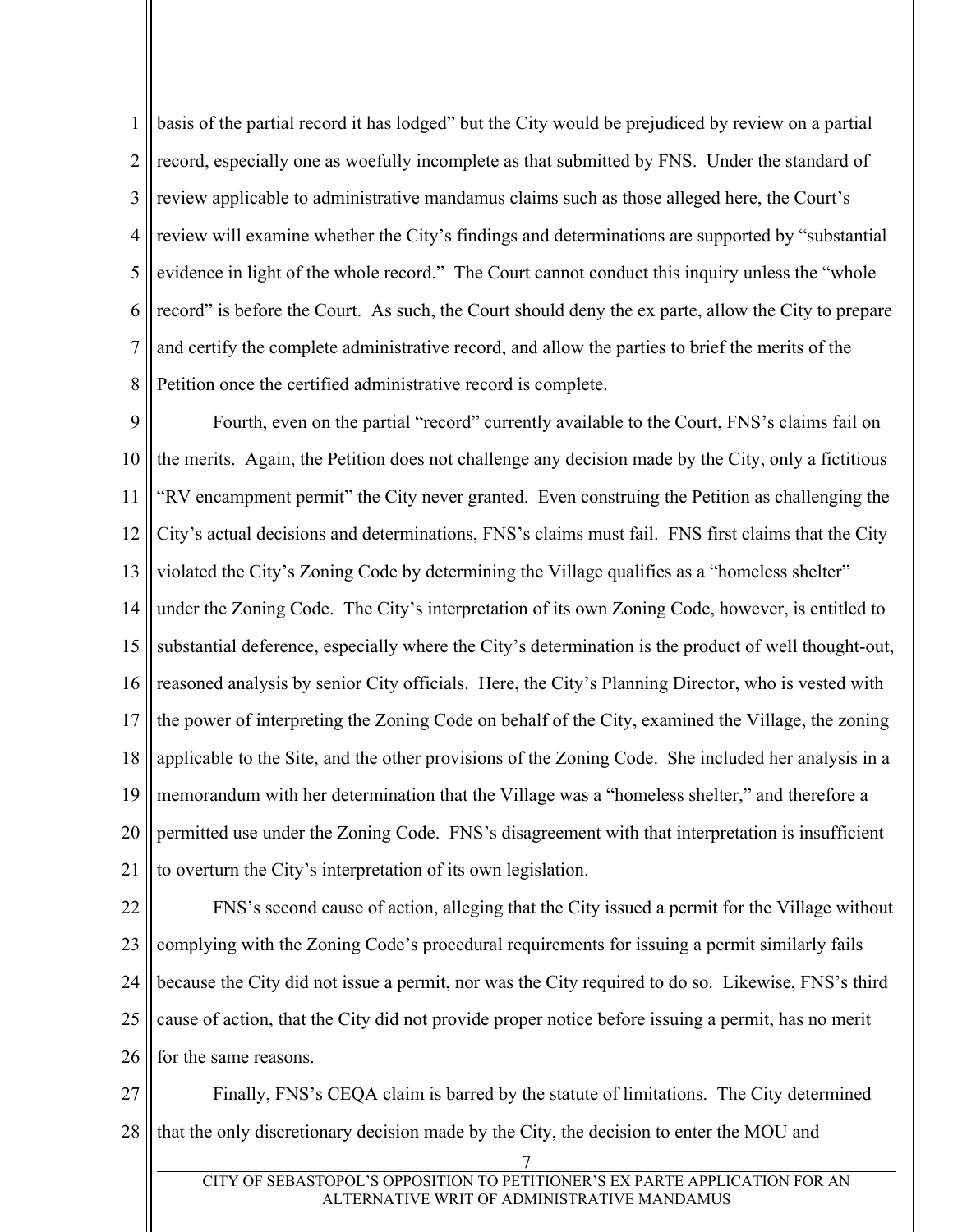1 2 3 4 Agreement, was exempt from CEQA and filed the NOE on December 8, 2021. Under CEQA, the statute of limitations to challenge an agency's reliance on an exemption is 35 days. This means that any challenge needed to be filed by January 12, 2021. The Petition was not filed until, at the earliest, January 21, 2021. As such, the claim is time barred.

5 6 7 For all of these reasons, the Court should deny FNS's ex parte application and dismiss the Petition. In the alternative, the City requests that the Court deny FNS's ex parte application and allow the case to proceed with the benefit of a complete record.

8

## **II. FACTUAL BACKGROUND**

9 10 11 12 13 14 15 16 17 18 19 The City has been dealing with a homelessness crisis for some time. (Partial Administrative Record, p. 5-7, Declaration of Lawrence McLaughlin,  $\P$ [2-3.)<sup>1</sup> One manifestation of the shelter crisis emergency is the prevalence of unregulated, unpermitted, and illegal camping by homeless persons in RVs and other vehicles, especially along Morris Street in the City. (*Id*.) This unpermitted and unregulated encampment is on "City-owned property" only insofar as Morris Street is a public right of way. (Memorandum of Points and Authorities in Support of Application for Alternative Writ ("MPA"), p. 8; .) The so-called "Morris Street Encampment" is, in reality, a collection of homeless individuals that have gathered on Morris Street; it is not a sanctioned or regulated homeless shelter. The unpermitted and unregulated encampment of homeless persons has resulted in significant impacts to the public including trash, waste, and noise and air pollution, among other issues.

20 21 The City Council has been actively looking for solutions. The Council formed an Ad Hoc Committee for the Unhoused ("Committee") to investigate potential means for addressing

- 22
- 23 24 25 26 27 28 8  $\overline{\phantom{a}}$ <sup>1</sup> The City objects to FNS's Partial Administrative Record ("PAR"). The documents submitted by FNS contain no declaration as to authenticity or foundation for the documents FNS included in this collection. Nor, given the extraordinarily short time period the City has before responding the FNS's application, can the City verify the authenticity or completeness of these documents. Nevertheless, to the extent the Court considers the merits of the application, and for ease of the Court's reference, the City will cite to FNS's submitted "Partial Administrative Record" where appropriate. However, as is detailed below, the City further objects to the resolution of this case on a partial record and submits that the Court should only decide this case on the basis of a complete and certified record.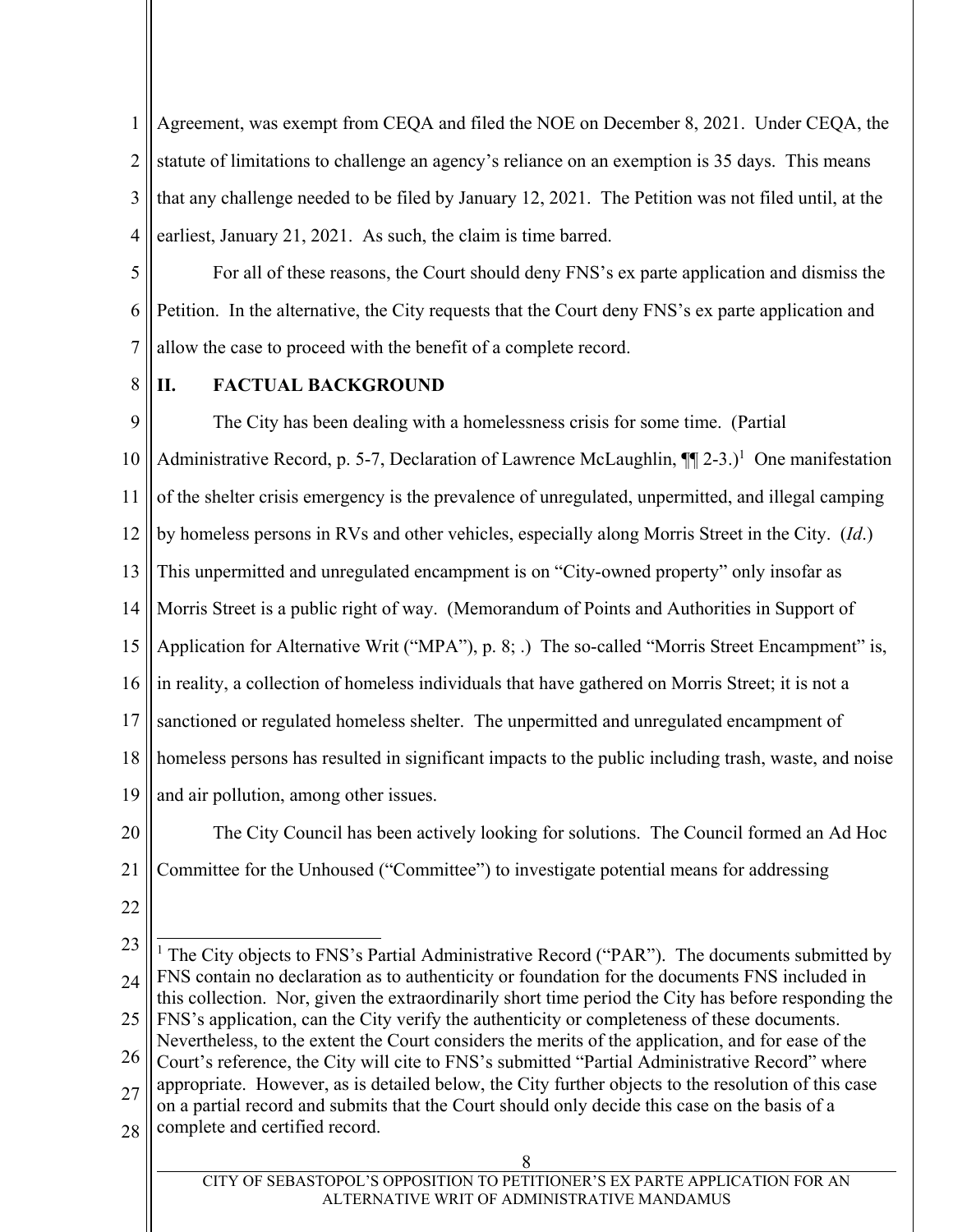1 2 3 4 5 homelessness in the City. (See PAR, pp. 4-12.) Initially, the City considered hosting a temporary homeless shelter on one or more City-owned parking lots. (*Id*.) However, logistical and practical consideration made that option infeasible. (*Id*.) On October 27, 2021, at a City Council meeting, the Council directed the Committee to explore a proposal by SAVS to operate a temporary homeless shelter.

6 7 8 9 10 11 12 The Committee, in turn, asked the City's Planning Director to determine whether the Village would be allowed at the Site as a permitted use, or whether it would require the City to approve a permit. (Declaration of Kari Svanstrom, ¶¶ 3-4.) The City's Planning Director determined that the Village would qualify as a "homeless shelter" under the City's Zoning Code and was, therefore, a permitted use under the Site's General Commercial (GC) Zoning. (*Id*. at ¶¶ 4-5.) Ms. Svanstrom memorialized her determination in a memorandum dated November 18, 2021. (*Id*. at ¶ 5, Exh. 1.)

13 14 15 16 17 18 19 20 21 22 23 24 25 26 27 28 9 St. Vincent De Paul acquired the Site and proposed to allow SAVS to run a homeless shelter on the Site for up to one year. SAVS, in turn, obtained a grant that would provide funding for the operation of the Village for up to one year. (Declaration of Adrienne Lauby, ¶ 14.) The Village differs greatly from an unmanaged homeless camp. Residents are not only provided with porta potties and trash pick-up, but with the structure and support needed to put their lives back together. (*Id*. at ¶ 15.) Neighbors are offered a 24/7 phone number to call for problems. (*Id*. at ¶ 16.) The Village has an 8 foot high fence, a locked gate, a security presence and a curfew. (*Id*.) A Community Advisory Committee meets at least monthly to address any neighborhood complaints or problems. (*Id*.) Villagers are held accountable to Horizon Shine rules by their peers and the professional staff. (*Id*. at ¶ 17.) The rules include but are not limited to no drug dealing, no drug or alcohol use in public, no loitering at nearby businesses, no parking outside the village. (*Id*.) Significant or repeated rule violations will result in expulsion from the Village. (*Id*.) Villagers make a monthly work commitment. (*Id*.) The residents will be supported by four highly trained social service staff members, an over-night manager and a cadre of local volunteers. (*Id*. at ¶ 18.) SAVS does not offer services to those outside the village – therefore, there is no buildup of people loitering for meals or social services – it is a self-contained homeless village. (*Id*. at ¶ 19.)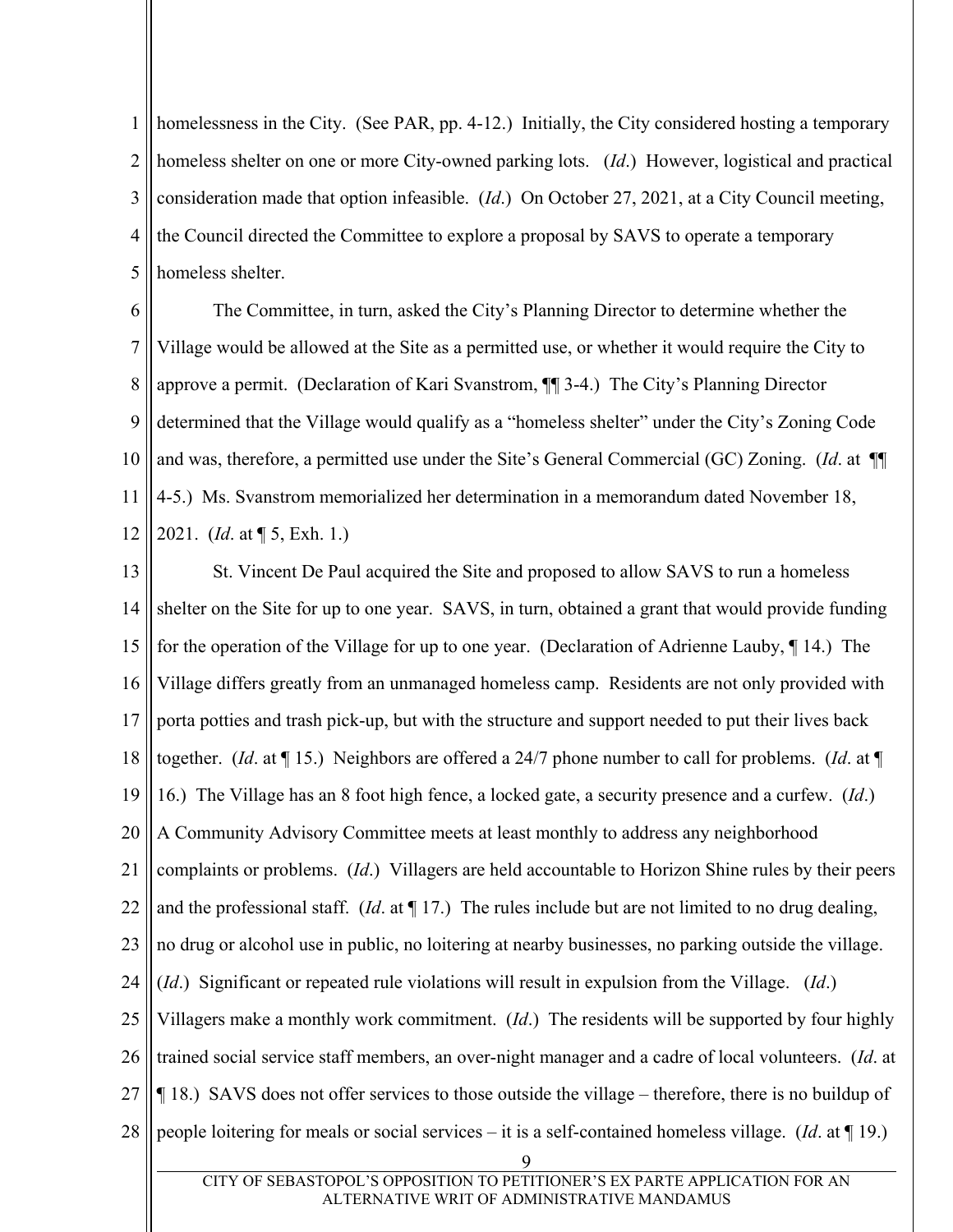1 2 3 Currently, five homeless people live at Horizon Shine Village. They live with a variety of serious illnesses, and they have been in danger of losing the trailers they live in due to registration problems. (*Id*. at ¶ 22.)

4 5 6 7 8 9 10 11 12 13 The Site owner, St. Vincent de Paul, has committed to allowing SAVS to lease the Site for one year to provide services for the homeless. However, SAVS grant does not allow for lease payments to be made from the grant funds. Thus, in order to allow the Village to move forward, the City considered and approved the MOU with SAVS on November 30, 2021 and an Agreement with SAVS on December 8, 2021. Together, through the MOU and the Agreement, the City agreed to recognize the Village as a permitted use and to provide reimbursement for any lease payments up to \$5000 per month and SAVS agreed to certain operation requirements for the Village. Also on December 8, 2021, the City filed a Notice of Exemption with the County of Sonoma regarding the City's decision to approve the MOU and the Agreement. (*See* Svanstrom Dec., Exhibit 2).

14 15 16 17 18 19 20 21 22 23 24 25 26 27 28 10 On January 21, 2022, the City's understanding is that this lawsuit was filed. A process server delivered by through the mail slot at City hall copies of the Verified Petition for Writ of Administrative Mandamus (CCP § 1094.5), a Civil Case Cover Sheet, a Notice of Judicial Assignment to this Department, a Request for a Hearing under Public Resources Code section 21167.4, subdivision (a), and a Proof of Service by mail on the City. (Declaration of Edward Grutzmacher, ¶ 2.) The Petition alleges four "counts." The first, though difficult to parse, apparently alleges that the Village is not permitted on the Site as a homeless shelter under either the Zoning Code or state law. (Petition,  $\P$  $[$ 43 – 51.) It claims that the "approval should be set aside." (*Id*. at ¶ 51.) The second apparently claims that the City violated procedural requirements by issuing an "RV Camp Permit" and the decision to issue such a permit "was a prejudicial abuse of discretion in that Respondent failed to proceed in the manner required by law." (*Id*. at ¶¶ 52 – 56.) The third alleges that the City "issued the permit" without the requisite written notice. (*Id*. at ¶¶ 57-62.) Finally, FNS's fourth count alleges that the City failed to comply with CEQA prior to issuing the permit. (*Id.* at  $\P$  $[63 - 69$ .) FNS requests that the Court issue alternative and peremptory writs of mandate to "set aside [the City's] decision issuing the RV encampment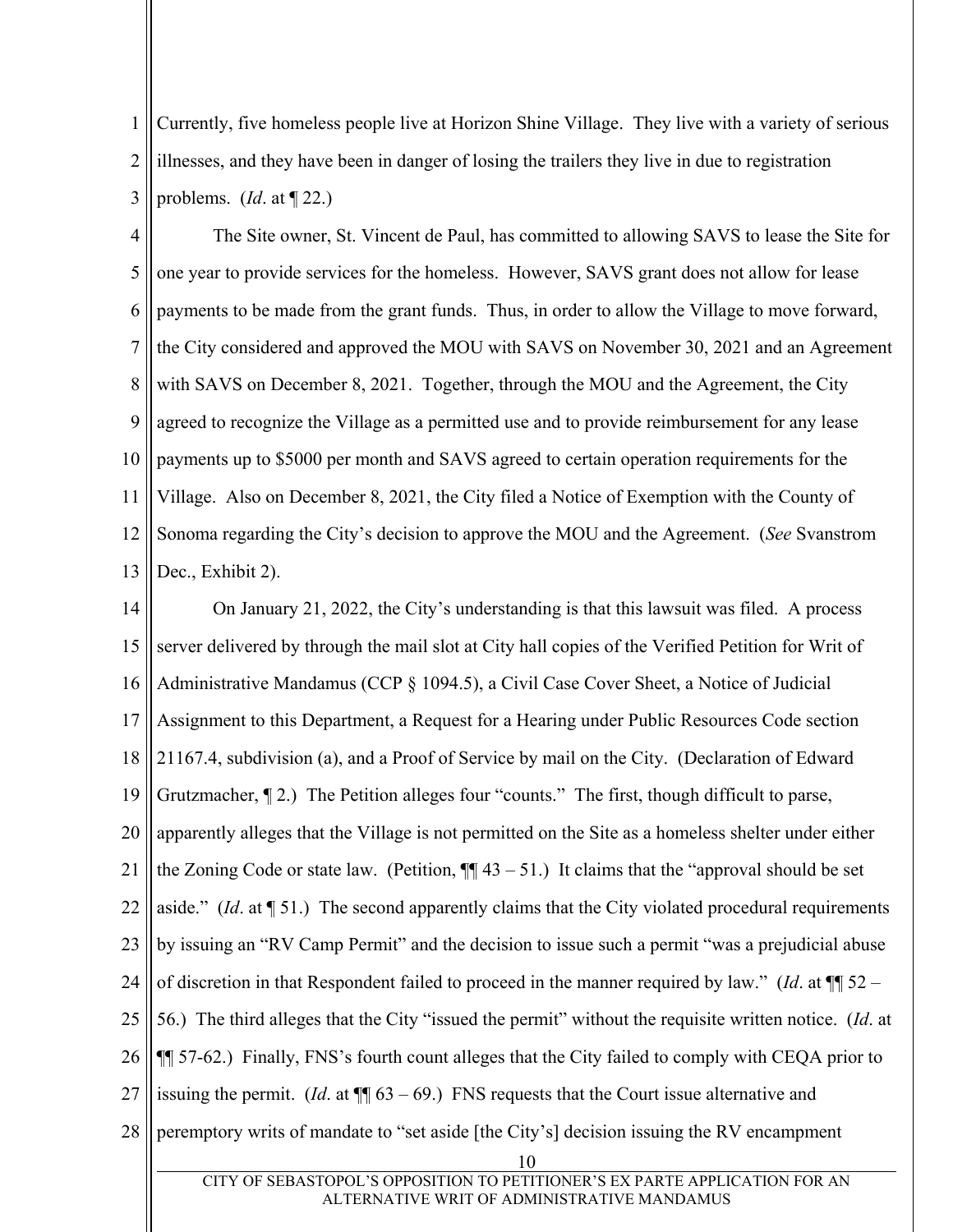1 permit." (*Id*. at ¶¶ 71, 73.)

2 3 4 5 6 7 8 9 10 On January 27, 2022, counsel for FNS informed outside counsel for the City that it would be seeking an ex parte application for an alternative writ on February 1, 2022 at 10:30 a.m. in this Court. (Grutzmacher, Dec. ¶ 3.) On January 31, 2022, outside counsel for the City emailed counsel for FNS and inquired whether FNS would be serving its ex parte application and supporting memorandum. (*Id*., ¶ 4.) FNS's counsel agreed that it would send over its papers "hopefully today." (*Id*., ¶ 5.) FNS emailed the City's outside counsel a copy of the proposed "partial administrative record" at 3:09 p.m. on January 31, 2022. (*Id.*, 16.) At 4:50 p.m. on January 31, 2022, the City final received an email with FNS's application for an alternative writ. (*Id*., ¶ 7.)

11

# **III. STANDARD OF REVIEW**

12 13 14 15 16 17 18 19 20 21 22 23 24 25 26 27 28 The Court may issue an alternative writ where the Court determines " 'that, in the ordinary course of the law, the petitioner is without an adequate remedy.' " (*Bridgestone/Firestone, Inc. v. Superior Ct.* (1992) 7 Cal.App.4th 1384, 1389.) The issuance of an alternative writ however "does not stand for the proposition … that petitioner was correct on the merits, or justified, but merely that extraordinary relief is the only adequate avenue for review." (*Ibid*.) However, the law "does not require that an alternative writ or order to show cause issue in every instance in which a timely, procedurally sufficient, but apparently meritless writ petition is filed." (*Landau v. Superior Ct.* (1998) 81 Cal.App.4th 191, 206.) The Court "may deny an ex parte petition for an alternative writ of mandate 'out of hand' when it appears from the face of the petition that a peremptory writ will not be issued" and "may do so even though the defendant has not appeared by answer of demurrer." (*Kingston v. Dep't of Motor Vehicles* (1969) 271 Cal.App.2d 549, 552.) Where " 'it is clear from the petition that the peremptory writ ought not to issue, the alternative writ should be denied, thus avoiding delay and expense to the parties.'" (*Patterson v. Bd. of Sup'rs of Los Angeles Cty.* (1947) 79 Cal.App. 2d 670, 671.) "In neither the statutory nor the case law is there any authority for treating the issuance of an alternate writ of mandate as a matter of right, or requiring a court to grant such writ merely as an 'appropriate step in the proceeding.'" (*Id*. at 671-672.)

11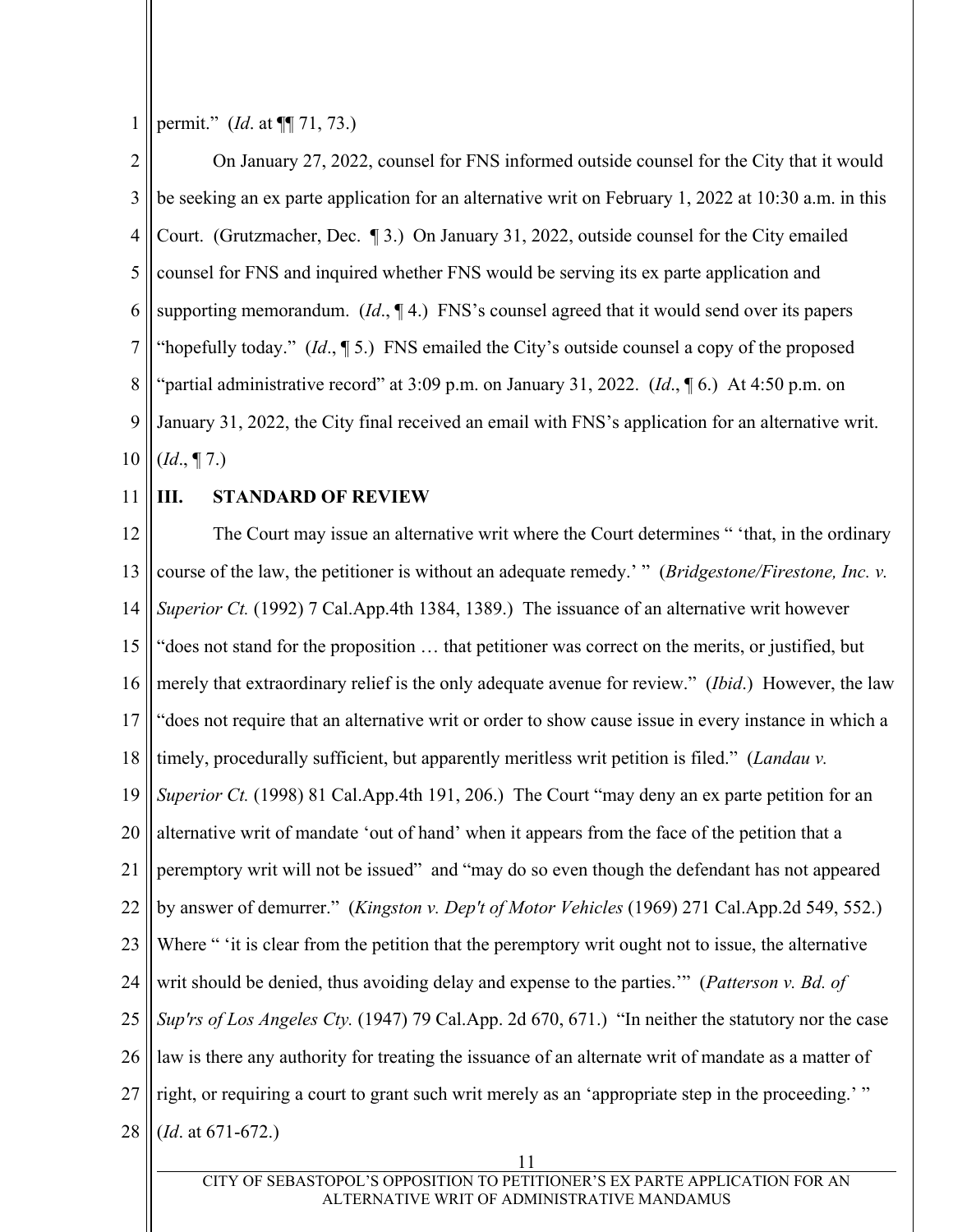# 1

### **IV. ARGUMENT**

2 3 4 There are multiple flaws with FNS's ex parte application for an alternative writ and with the Petition. These flaws should result in the denial of the ex parte application, the Petition, or both.

- 5
- 6

## **A. The Court Must Deny the Ex Parte Application Due to FNS's Procedural Errors**

7 8 9 10 11 12 13 14 15 16 17 18 19 20 Three procedural errors mandate denial of the Ex Parte Application. First, FNS has alleged a claim under CEQA (Petition, ¶¶ 63-69), but has not complied with several of CEQA's procedural requirements. Public Resources Code ("PRC") section 21167.7 requires that FNS file the Petition with the Attorney General. "No relief, temporary or permanent, shall be granted until a copy of the pleading has been furnished to the Attorney General." FNS has not shown compliance with this requirement and, therefore, no relief, including issuance of the alternative writ, can be granted to FNS. FNS also failed to comply with PRC section 21167.5, which requires FNS to file "concurrently with the initial pleading" "[p]roof of service by mail upon the public agency carrying out or approving the project of a written notice of the commencement of any action or proceeding described in [PRC] Section 21167. Finally, FNS did not comply with PRC section 21167.6 which, as is discussed in more detail below, requires that "[a]t the time that the action or proceeding is filed, the plaintiff or petitioner shall file a request that the respondent public agency prepare the record of proceedings related to the subject of the action or proceeding. These failures mandate denial of the ex parte application.

21 22 23 24 25 Second, ex parte relief can only be granted upon "an affirmative factual showing in a declaration containing competent testimony based on personal knowledge of irreparable harm, immediate danger, or any other statutory basis for granting relief ex parte." (Cal. Rule of Court, Rule 3.1202, subdivision (c).) FNS has made no attempt to comply with this requirement. As such, FNS cannot obtain ex parte relief.

26 27 28 Third, California Rule of Court, Rule 3.1206 requires that "Parties appearing at the ex parte hearing must serve the ex parte application or any written opposition on all other appearing parties *at the first reasonable opportunity*." (Emphasis added.) FNS noticed this ex parte hearing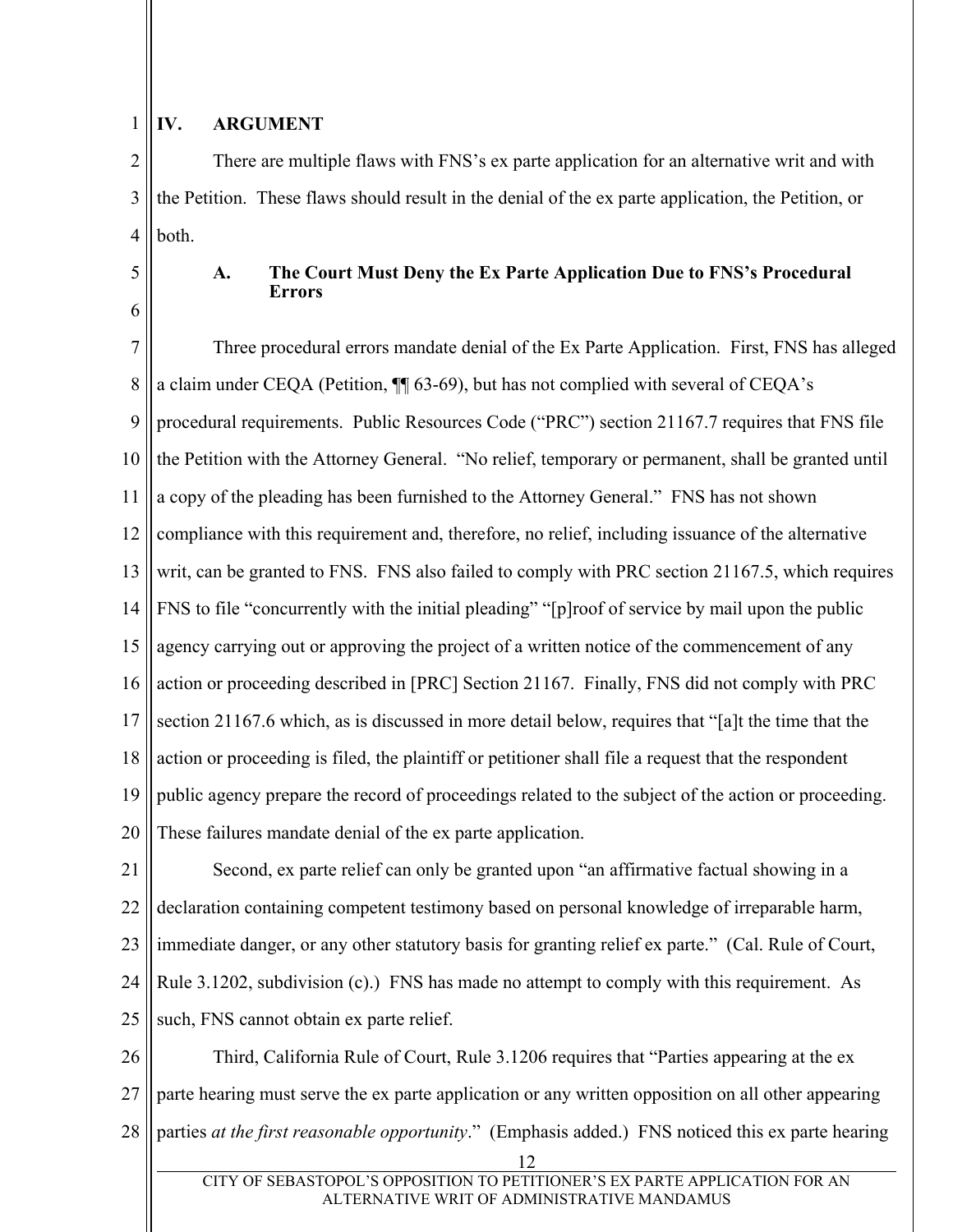1 2 3 4 5 6 on January 27, 2022, four days before the scheduled ex parte. (Grutzmacher Dec., ¶ 3.) FNS did not serve its ex parte papers until after 4 p.m. on January 31, 2022. FNS has provided no explanation why 4 p.m. on the day before the ex parte constituted the "first reasonable opportunity" for service of ex parte papers for an ex parte FNS notice four days prior. Clearly, leaving the City mere hours to review and respond to these papers has prejudiced the City and warrants denial of the ex parte application.

7 8

#### **B. The Court Cannot Issue A Writ Commanding the City to Set Aside a Permit Approval the City Never Made, Nor Could the City Comply With Such a Writ If Issued**

9 10 11 12 FNS's entire Petition is built on a fallacy – that the City issued or approved some sort of land use permit for the Village. The fact that the City did not issue any permit for the Village undermines the entire inquiry this Court is supposed to take under Code of Civil Procedure section 1094.5 ("1094.5").

13 14 15 16 17 18 Normally under 1094.5, "the inquiry is 'whether there was any prejudicial abuse of discretion.' (Code Civ. Proc., § 1094.5, subd. (b).)" (*City of Hesperia v. Lake Arrowhead Cmty. Servs. Dist.* (2019) 37 Cal.App.5th 734, 748.) An "abuse of discretion is established 'if the [agency] has not proceeded in the manner required by law' (Code Civ. Proc., § 1094.5, subd. (b)) or 'if the court determines that the findings are not supported by substantial evidence in the light of the whole record' (Code Civ. Proc., § 1094.5, subd. (c))." (*Ibid*.)

19 20 21 22 23 FNS does not explain how the Court is supposed to conduct this inquiry, on an ex parte basis and on only a partial administrative record no less, when the City did not actually make the decision that FNS is challenging. Nor does FNS explain how this Court can issue a writ of mandate commanding the City to set aside a decision the City did not make, nor how the City would be able to comply with such a writ.

24 25 26 27 28 13 Even on the extremely truncated administrative record FNS has provided, it is clear that the City did not approve a "RV encampment permit," or any other land use permit for the Village. Rather, the item noticed for November 30, 2021, and considered by the City Council was "Discussion and Consideration of Approval of Memorandum of Understanding for Pilot Program with Sonoma Applied Village Services (SAVS) to Operate a Temporary RV Village on City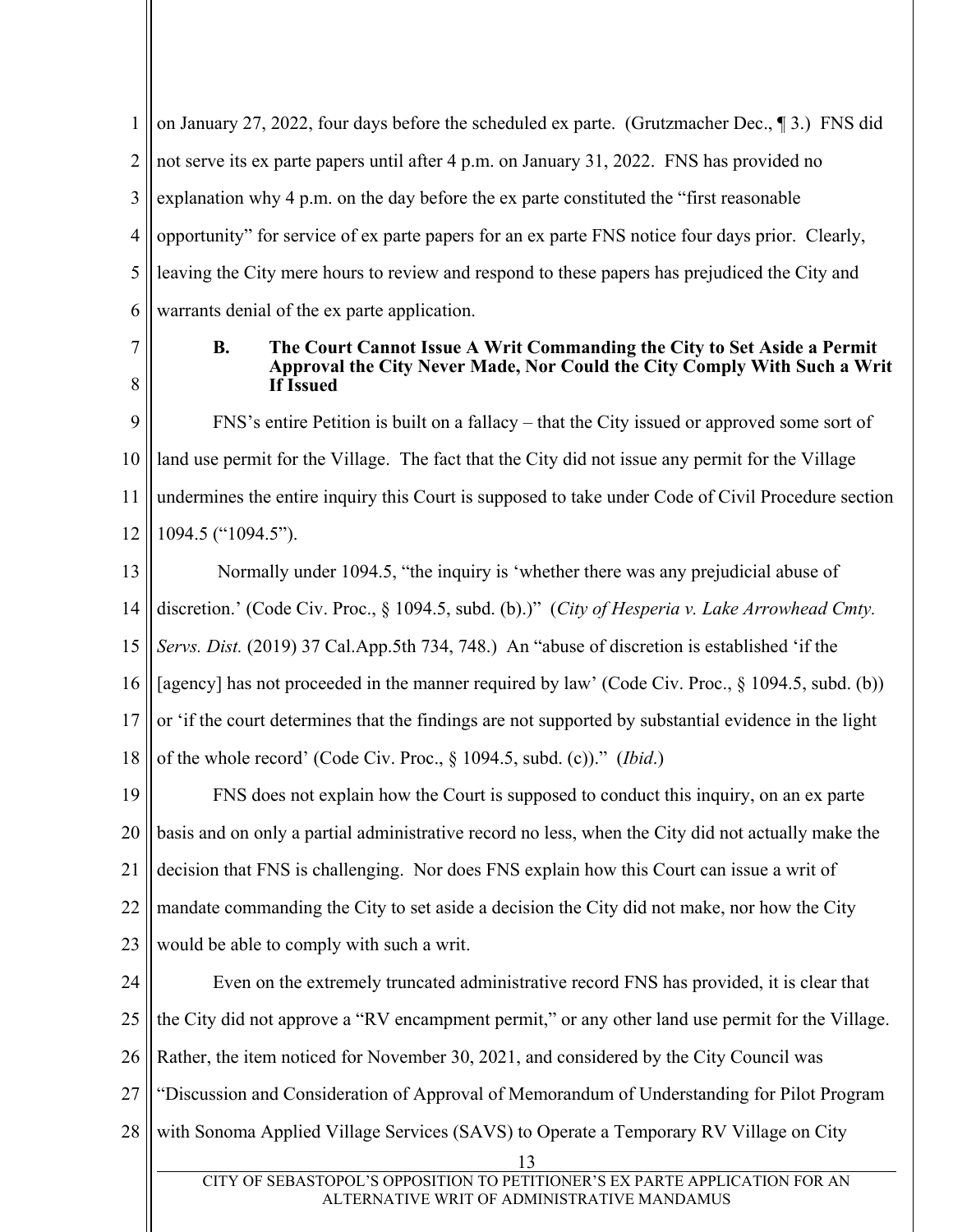1 2 Owned Property."  $(AR\ 1, 82.)^2$  During the Council discussion of the item, Councilmember Slater commented that

3

4

5

"I looked up the zoning. This is general commercial. And there are a number of uses that are permitted by right, rather than by permit. This would not be a conditional useful [sic] this is a permitted use which means no variances, to special permissions are needed to use the property in this way. And I think this would probably fall under our zoning code definition as a homeless shelter." (PAR, p. 100.)

6 7 8 9 10 11 12 Planning Director Svanstrom concurred, stating: "I do concur that the homeless shelter definition is what this would be classified as. This certainly does fit under that definition. … And you're correct, it is a permitted use in our zoning ordinance for this zone. So that means, as we discussed before, there is no public hearing required for it." (PAR, 101.) Thus, clearly staff and the Council were on the same page that there was no approval of a permit of any kind either required for the Village, or before the Council on November 30, 2021. The City Council then went on to authorize the City to execute the MOU with SAVS. (*Id*. at 140.)

13 14 15 16 17 18 19 20 21 22 23 24 25 26 In the course of their discussions, the City Council did also approve a motion to approve the "use" of the Site as the appropriate location for the Village. (*Id*. at 137 – 138.) However, this was not an approval of a land use permit. Rather, this motion has to be considered in conjunction with the Committee and the Council's earlier investigation of using City-owned properties as the location for a homeless shelter. (See PAR, pp. 8, 10, 21 [discussing why other sites in the City would not work for a homeless shelter], p. 83 [Councilmember Glass discussion of Committee investigations into siting Village on City owned property], p. 133 [Council consensus determination to discontinue consideration of the Public Works Storage Yard as a potential location for the Village.] The motion to approve the selection of the Site as the location for the Village was, in fact, a ratification of the Council's direction to put the City's collective efforts behind ensuring the success of the Village at the Site, nothing more. There is no reasonable interpretation of the Council discussion or actions in which the Council either thought they were approving a land use permit for the Village, or actually approved a land use permit for the Village.  $\overline{\phantom{a}}$ 

<sup>27</sup> 28  $2$  As FNS correctly points out, the description of this item was in error in that it descried the Site as "City Owned Property." The Site, as discussed at length in the minutes of the November 30, 2021 meeting, is owned by St. Vincent De Paul.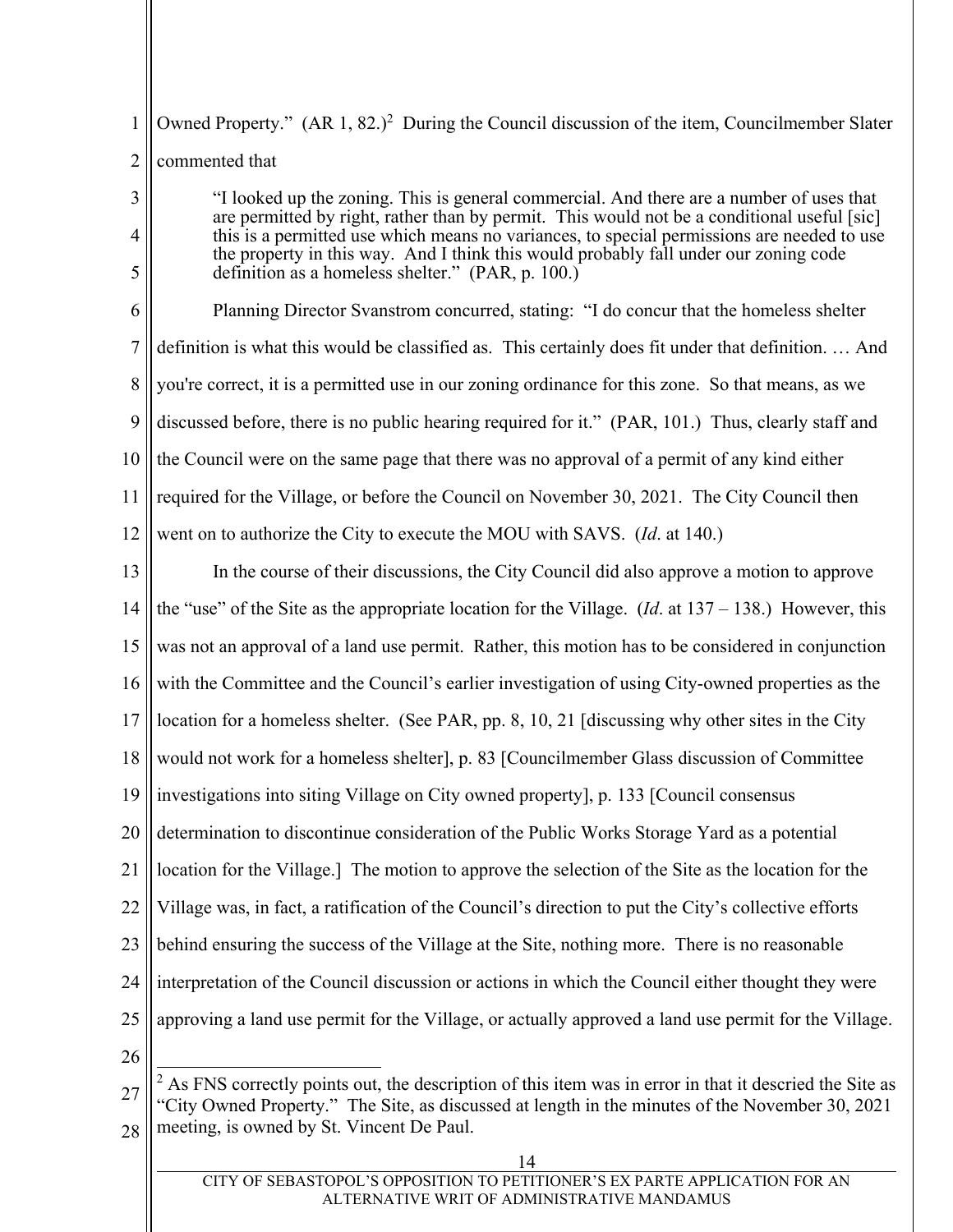1 2 3 As such, there is no approval of any land use permit that this Court can order the City to set aside, nor any such approval that the City could set aside in order to comply with such a writ. Because the relief requested cannot be given, the Petition must fail.

4

5

#### **C. Any Consideration of the Merits of the Petition Must Proceed On a Certified Administrative Record**

6 7 8 9 10 FNS contends that it is "content to proceed on the basis of the partial record it has lodged" and that it is allowed to do so. (Ex Parte Application For Alternative Writ of Mandamus, p. 2.) While FNS may be content with this procedure, consideration of the merits of the Petition on only a partial administrative record would be contrary to both 1094.5 and CEQA, and inherently prejudicial to the City.

11 12 13 14 15 16 17 18 19 First, as noted above, review of the City's decisions under 1094.5 is for "abuse of discretion," which can be established only through by showing that the City "has not proceeded in the manner required by law" or if the City's "findings are not supported by substantial evidence *in the light of the whole record*." (Emphasis added.) CEQA echoes these requirements in PRC section 21168, which requires that when conducting review of an agency's decision under CEQA "the court shall not exercise its independent judgment on the evidence but shall only determine whether the act or decision is supported by substantial evidence *in the light of the whole record*." Clearly, the Court cannot inquire into the "whole" record if the whole record is not before the Court.

20 21 22 23 24 25 26 27 28 Moreover, CEQA contains detailed requirements for the contents and certification of the administrative record by the lead agency. (See PRC, § 21167.6, subd. (b) [requiring the lead agency to prepare and certify the administrative record], subd. (e) [detailing the required contents of the administrative record].) As one court colorfully described these requirements "the administrative record will include pretty much everything that ever came near a proposed development *or* to the agency's compliance with CEQA in responding to that development." (*County of Orange v. Superior Ct.* (2003) 113 Cal.App.4th 1, 8.) This is because "when it comes to the administrative record in a CEQA case, any reduction in its contents is *presumptively* prejudicial to project proponents." (*Id*. at 13.)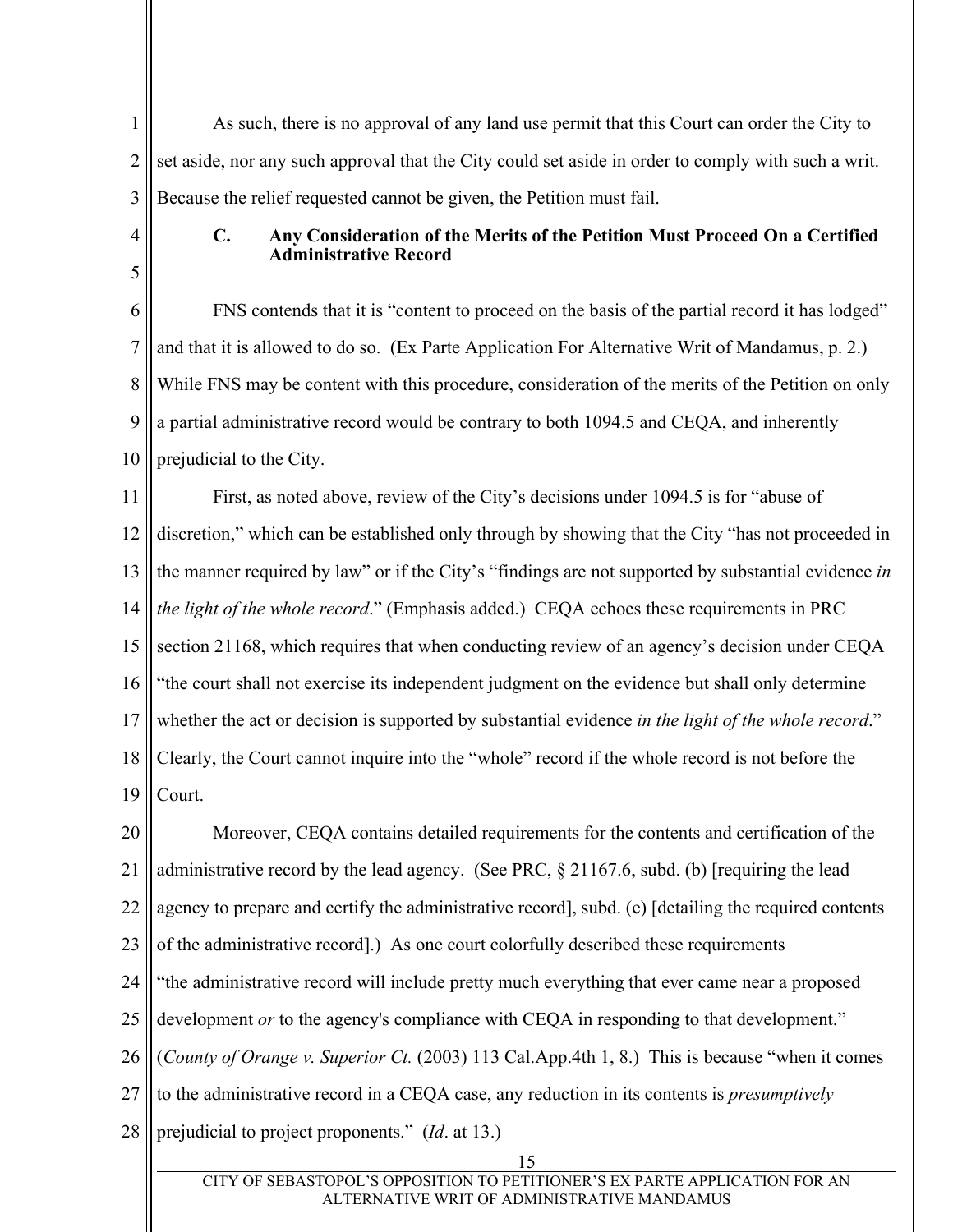1 2 3 4 5 6 Here, even a cursory review of the Partial Administrative Record shows that it is woefully inadequate. It consists, in its entirety, of the notice, staff report, and minutes of the November 30, 2021 City Council meeting. There are none of the City's planning files, notes, or memoranda, no record of the communications sent or received from the City, and nothing at all regarding the City's December 8, 2021 approval of the Agreement with SAVS, to name just a few of the missing categories of documents.

7 8 9 10 11 12 13 14 FNS cites only one case, Elizabeth D. v. Zolin (1993) 21 Cal.App.4th 347, 355, for support of the proposition that this case may proceed on the basis of a partial administrative record. That case, however, concerned review of a DMV decision regarding a driver's license, and did not implicate the specific requirements of CEQA regarding the preparation and review of the administrative record. Moreover, that court admonished "that litigants should not participate in 'gamesmanship' that deprives a trial court of the opportunity to properly review claims of error in administrative proceedings." (*Id*.) That is exactly what FNS is attempting here by insisting on proceeding on the basis of a partial administrative record.

15 16 17 18 19 Thus, the Court cannot comply with the requirements under 1094.5 and CEQA to examine the City's decision "in light of the whole record" on the partial, uncertified record submitted by FNS. Doing so would be presumptively prejudicial to the City. As such the Court, should it not deny the Petition outright, should allow the City to prepare the complete administrative record and order the parties to brief the merits of the Petition on that complete record.

20

21

#### **D. Even on the Partial Administrative Record, FNS's Cannot Meet Its Burden to Show The City Abused Its Discretion**

22 23 24 25 26 27 28 16 CITY OF SEBASTOPOL'S OPPOSITION TO PETITIONER'S EX PARTE APPLICATION FOR AN Should the Court consider FNS's claims on the Partial Administrative Record, FNS's claims still must fail because FNS cannot meet its burden to show a prejudicial abuse of discretion by the City. "[P]etitioner in an administrative mandamus proceeding has the burden of proving that the agency's decision was invalid and should be set aside, because it is presumed that the agency regularly performed its official duty." (*Desmond v. County of Contra Costa* (1993) 21 Cal.App.4th 330, 335.) Petitioner must demonstrate an abuse of discretion by establishing that the City's findings were not supported by substantial evidence in light of the entire administrative

ALTERNATIVE WRIT OF ADMINISTRATIVE MANDAMUS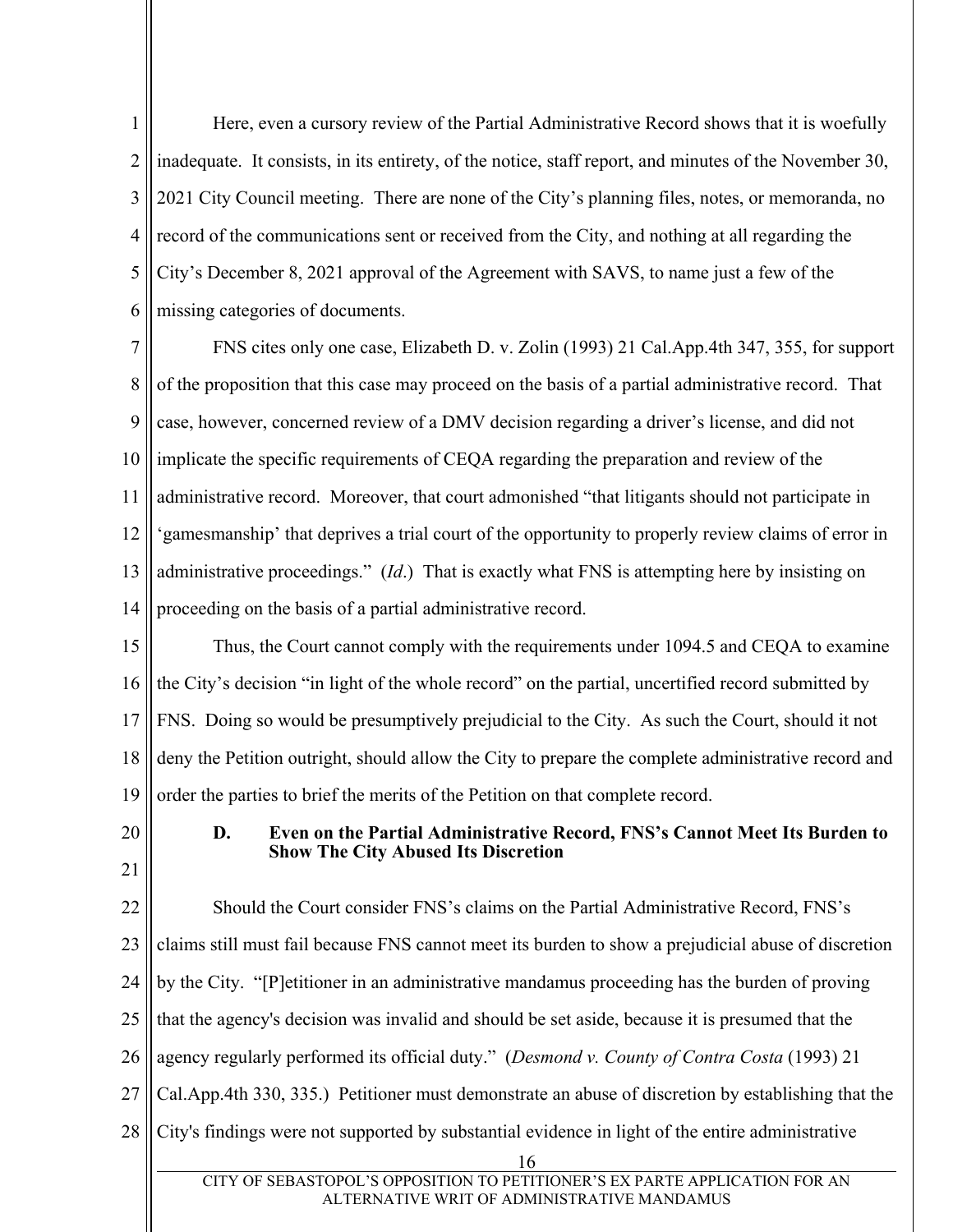1 2 3 4 5 6 7 8 9 10 11 12 13 14 15 16 17 18 19 20 21 22 23 24 25 26 27 28 17 CITY OF SEBASTOPOL'S OPPOSITION TO PETITIONER'S EX PARTE APPLICATION FOR AN ALTERNATIVE WRIT OF ADMINISTRATIVE MANDAMUS record. *See id.* at 334. Under the substantial evidence standard, "it is presumed that the findings and actions of the administrative agency were supported by substantial evidence." *See id.* at 335. **1. FNS Cannot Show That The City Abused Its Discretion In Issuing a Land Use Permit for the Village When the City Did Not Issue Such a Permit**  As set forth in section IV.B., above, the City did not issue a land use permit for the Village. Thus, the City cannot have abused its discretion in issuing a land use permit for the Village because no such decision exists. **2. The City's Planning Director's Interpretation of the Zoning Code is Correct, and is Entitled to Substantial Deference**  The City's Planning Director determined that the Village constitutes a "homeless shelter" under the Zoning Code and that, as a homeless shelter, is a permitted use in the General Commercial (GC) zoning district in which the Site is located. (See Svanstrom Dec., ¶¶ 4-5, Exh. 1.) Planning Director Svanstrom's analysis is detailed in her memorandum and concurrently filed Declaration, and is incorporated herein by reference. The City's "interpretation of its own ordinance is ' "entitled to deference" in our independent review of the meaning or application of the law." [Citation]; *see Anderson First Coalition v. City of Anderson* (2005) 130 Cal.App.4th 1173, 1193, 30 Cal.Rptr.3d 738 [' "an agency's view of the meaning and scope of its own [ ] ordinance is entitled to great weight unless it is clearly erroneous or unauthorized" '].)" (*Harrington v. City of Davis* (2017) 16 Cal.App.5th 420, 434.) "Greater deference should be given to an agency's interpretation where ' "the agency has expertise and technical knowledge, especially where the legal text to be interpreted is technical, obscure, complex, open-ended, or entwined with issues of fact, policy, and discretion." ' [Citations.]" (*Id*. at 435.) "Greater deference is also appropriate where there are 'indications of careful consideration by senior agency officials.' [Citation.]" (*Ibid*.) Here, both circumstances providing for "greater deference" are present. The issue of whether the Village constitutes a "homeless shelter" and the interplay of the various provisions of the Zoning Code is technical, complex, and entwined with issues of fact, policy, and discretion. In addition, the evidence shows that "senior agency officials" including the Planning Director, the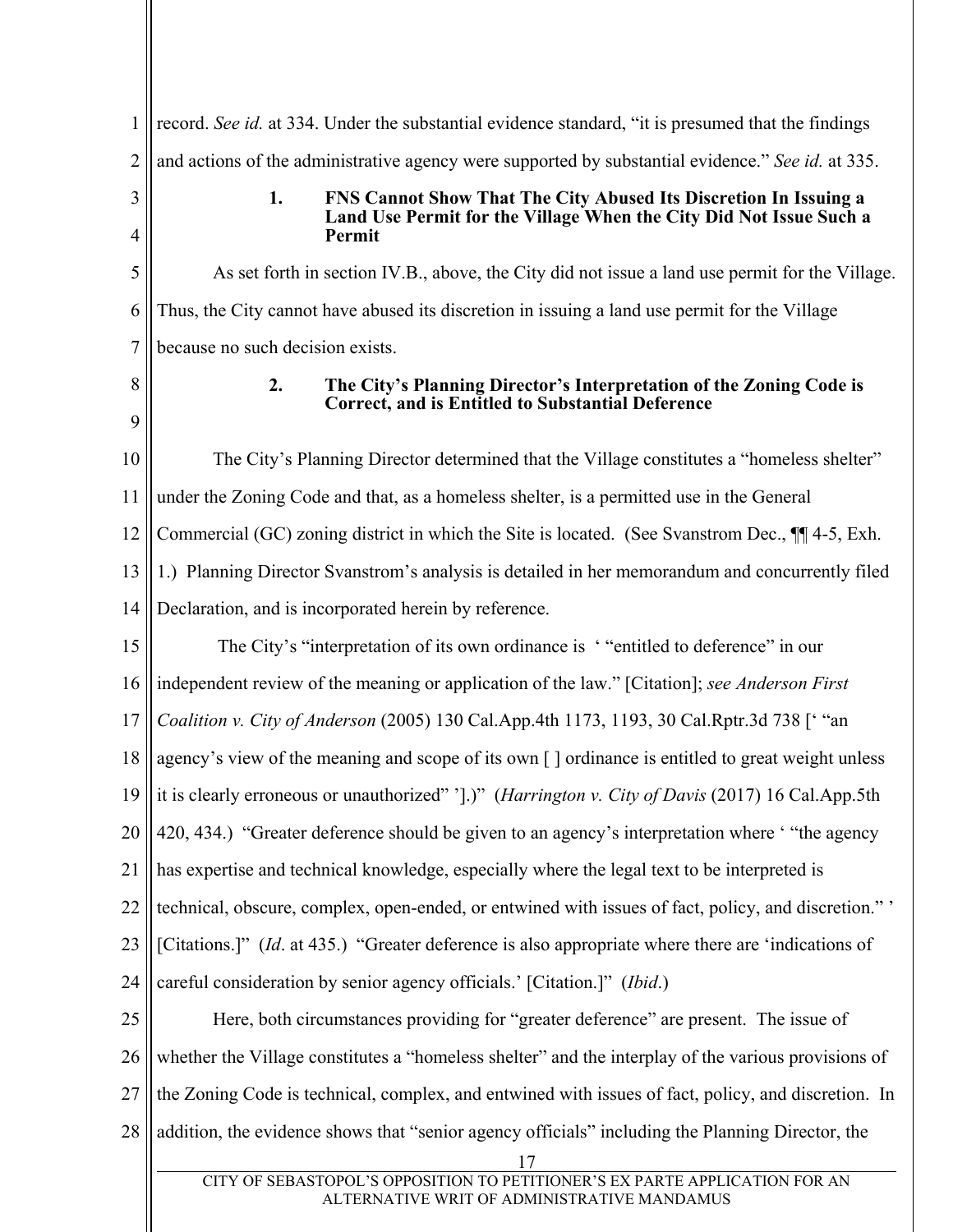| $\mathbf{1}$   | City Attorney, and City Councilmembers provided careful consideration of the issue. (Svanstrom                                                                                                            |  |  |  |  |
|----------------|-----------------------------------------------------------------------------------------------------------------------------------------------------------------------------------------------------------|--|--|--|--|
| $\overline{2}$ | Dec., $\P$ 4-6, Exh.1.) As such, the Court should defer to the City's interpretation of its own                                                                                                           |  |  |  |  |
| 3              | ordinances.                                                                                                                                                                                               |  |  |  |  |
| 4              | FNS's main argument appears to be that because a separate provision of the Zoning Code,                                                                                                                   |  |  |  |  |
| 5              | Section 17.100.070.C.4 generally prohibits using RV's as "residences," the Village cannot                                                                                                                 |  |  |  |  |
| 6              | constitute a "homeless shelter." However, as Planning Director Svanstrom explains, FNS is                                                                                                                 |  |  |  |  |
| 7              | misinterpreting Section 17.100.070.C.4 and the City has previously allowed RV's to be used as                                                                                                             |  |  |  |  |
| 8              | temporary shelter for unhoused individuals. (Svanstrom Dec., ¶[10-13.)                                                                                                                                    |  |  |  |  |
| 9              | Thus, the Court should reject FNS's unsupported interpretation of the Zoning Code and                                                                                                                     |  |  |  |  |
| 10             | affirm the City's interpretation that the Village constitutes a homeless shelter and a permitted use.                                                                                                     |  |  |  |  |
| 11<br>12       | 3.<br>The City Was Not Required to Comply with Permit Application<br><b>Procedures or Provide Notice of Consideration of a Permit Application</b><br>Because There Was No Land Use Permit Before the City |  |  |  |  |
| 13             | FNS's second and third claims are easily dismissed. In its second claim, FNS alleges that                                                                                                                 |  |  |  |  |
| 14             | the City was required to comply with Zoning Code section 17.400.030.D's procedural                                                                                                                        |  |  |  |  |
| 15             | requirements for permit applications. (MPA, p. 12.) Similarly, in its third claim, FNS alleges that                                                                                                       |  |  |  |  |
| 16             | the City was required to comply with Zoning Code notice provisions for consideration or a permit                                                                                                          |  |  |  |  |
| 17             | and/or variance. (MPA, pp. 12-13.)                                                                                                                                                                        |  |  |  |  |
| 18             | Again, the City did not consider a land use permit or variance for the Village because the                                                                                                                |  |  |  |  |
| 19             | City determined that the Village was a permitted use under the Zoning Code. As such, FNS's                                                                                                                |  |  |  |  |
| 20             | second and third counts are without merit and should be dismissed.                                                                                                                                        |  |  |  |  |
| 21             | 4.<br>The City Fully Complied With CEQA and FNS Filed Its Challenge<br><b>Outside of the Applicable Statute of Limitations</b>                                                                            |  |  |  |  |
| 22             |                                                                                                                                                                                                           |  |  |  |  |
| 23             | FNS's fourth and final count is that the City failed to comply with CEQA in "approving" a                                                                                                                 |  |  |  |  |
| 24             | "permit" for the Village. (MPA, pp. $13 - 14$ .) FNS correctly argues that the City's approval of                                                                                                         |  |  |  |  |
| 25             | funding for the Village through the MOU and the Agreement is a "project" subject to CEQA, but                                                                                                             |  |  |  |  |
| 26             | incorrectly claims that the City made no CEQA determinations for that project. (Id.)                                                                                                                      |  |  |  |  |
| 27             | The City made two determinations. The first, the determination that the Village is a                                                                                                                      |  |  |  |  |
| 28             | permitted use, is a ministerial decision and is not subject to CEQA. (See Friends of Juana Briones                                                                                                        |  |  |  |  |
|                | 18<br>CITY OF SEBASTOPOL'S OPPOSITION TO PETITIONER'S EX PARTE APPLICATION FOR AN<br>ALTERNATIVE WRIT OF ADMINISTRATIVE MANDAMUS                                                                          |  |  |  |  |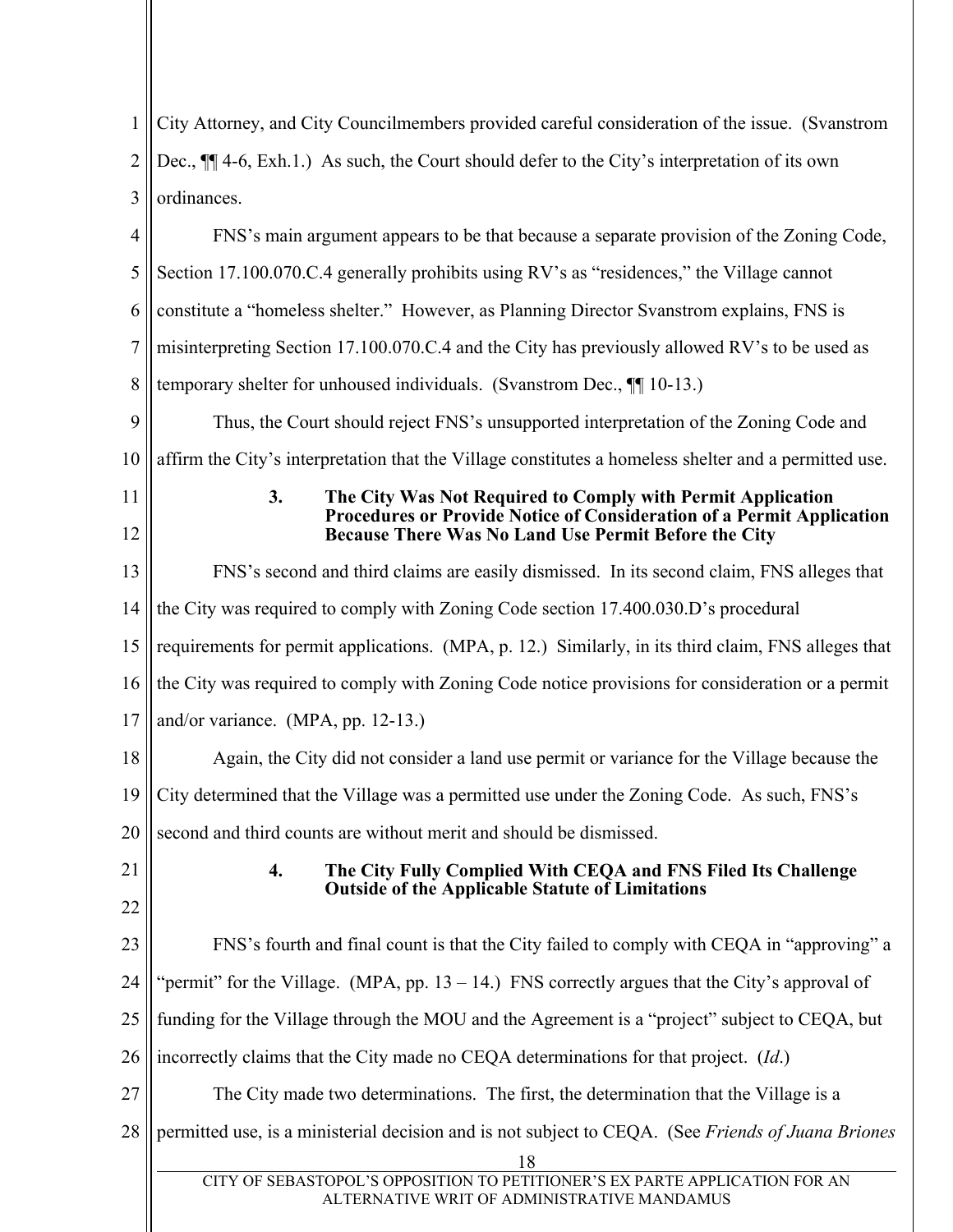1 2 3 4 5 6 7 *House v. City of Palo Alto* (2010) 190 Cal.App.4th 286, 299 ["CEQA applies only to discretionary projects and approvals; it does not apply to purely ministerial decisions. (§ 21080, subds. (a), (b)(1); Guideline § 15268, subd. (a)"].) "The statutory distinction between discretionary and purely ministerial projects implicitly recognizes that unless a public agency can shape the project in a way that would respond to concerns raised in an EIR, or its functional equivalent, environmental review would be a meaningless exercise." (*Mountain Lion Foundation v. Fish & Game Com.* (1997) 16 Cal.4th 105, 117.)

8 9 10 11 12 13 14 15 The second decision, the City's agreement to provide funds to the Village in the MOU and Agreement is a discretionary project and is subject to CEQA. That is why the City, following the City Council's approval of the Agreement, filed a Notice of Exemption with the County of Sonoma for this decision. (Svanstrom Dec., ¶¶ 7-8, Exh. 2.) "[W]hen a properly filed NOE complies in form and content with CEQA requirements and declares the agency has taken an action that would constitute final approval of a project under a CEQA exemption, the 35–day period for challenging the validity of this asserted approval under CEQA begins to run." (*Stockton Citizens for Sensible Plan. v. City of Stockton* (2010) 48 Cal.4th 481, 505.)

16 17 18 The 35-day statute of limitations period to challenge the December 8, 2021 Notice of Exemption expired on January 12, 2022. FNS did not file the Petition until January 21, 2022. As such, FNS's CEQA claims are time barred.

19 20 21 22 Even were the Court to not consider the CEQA claims time barred, however, the Petition contains no allegations that the City improperly relied on CEQA exemptions to exempt its approval of the MOU and Agreement. Thus, FNS cannot meet its burden of showing that the City's reliance on these exemptions was flawed.

23

Thus, the Court should deny the Petition's CEQA claims.

24 **V. CONCLUSION** 

25 26 27 28 For all the foregoing reasons, the City respectfully requests that this Court deny FNS's Petition outright. In the alternative, the City respectfully requests that the Court deny the ex parte application, allow the City to prepare and certify the complete administrative record, and order the parties to brief the merits of the Petition from the complete, certified administrative record.

19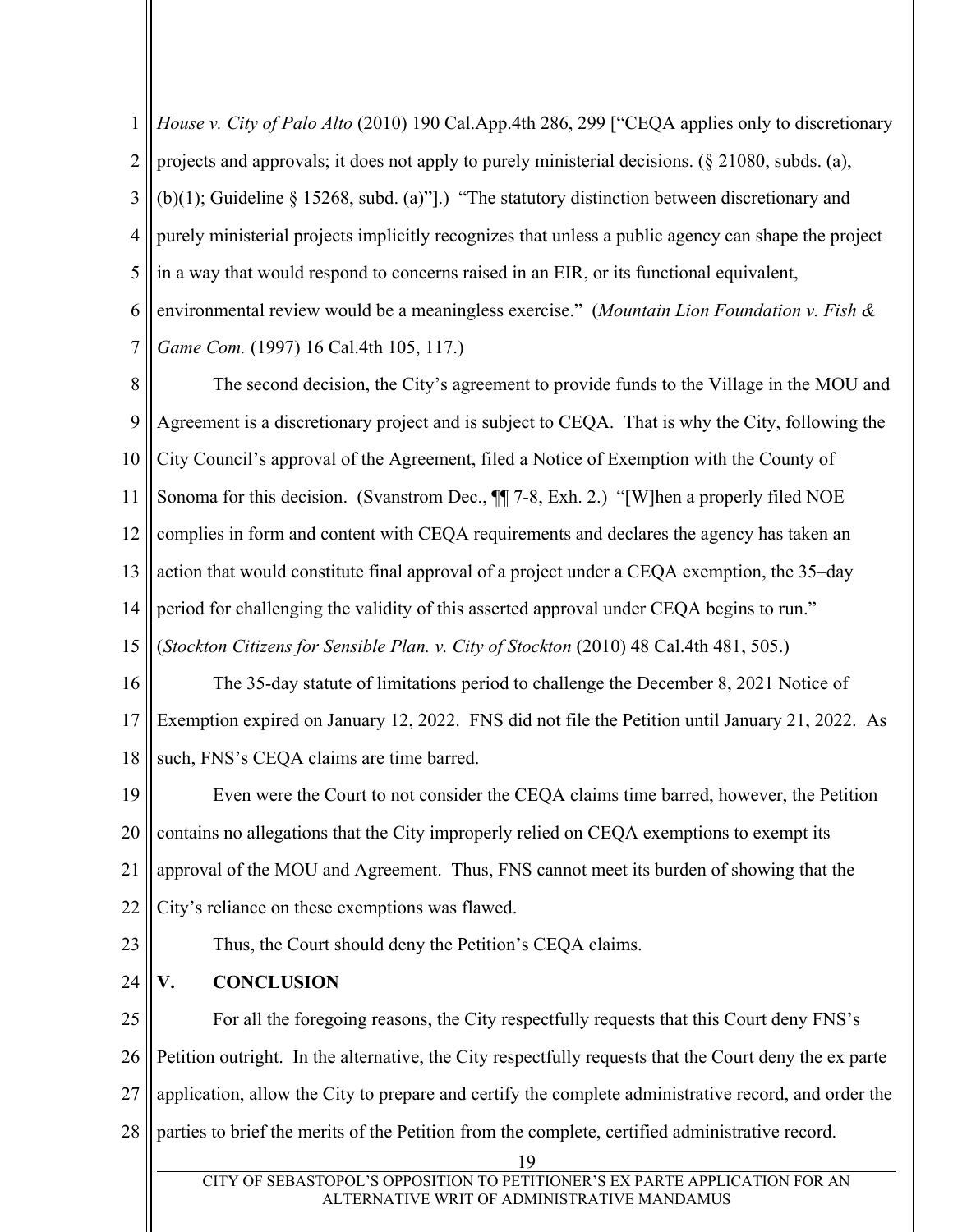| $\mathbf{1}$   |           | DATED: February 1, 2022 |     | <b>MEYERS NAVE</b>                                                                |
|----------------|-----------|-------------------------|-----|-----------------------------------------------------------------------------------|
| $\overline{c}$ |           |                         |     |                                                                                   |
| $\overline{3}$ |           |                         | By: |                                                                                   |
| $\overline{4}$ |           |                         |     | EDWARD GRUTZMACHER                                                                |
| 5              |           |                         |     | Attorneys for Respondent CITY OF<br>SEBASTOPOL                                    |
| 6              | 5052220.2 |                         |     |                                                                                   |
| $\overline{7}$ |           |                         |     |                                                                                   |
| $\,8\,$        |           |                         |     |                                                                                   |
| 9              |           |                         |     |                                                                                   |
| 10             |           |                         |     |                                                                                   |
| 11             |           |                         |     |                                                                                   |
| 12             |           |                         |     |                                                                                   |
| 13             |           |                         |     |                                                                                   |
| 14             |           |                         |     |                                                                                   |
| 15             |           |                         |     |                                                                                   |
| 16<br>17       |           |                         |     |                                                                                   |
| 18             |           |                         |     |                                                                                   |
| 19             |           |                         |     |                                                                                   |
| 20             |           |                         |     |                                                                                   |
| 21             |           |                         |     |                                                                                   |
| 22             |           |                         |     |                                                                                   |
| 23             |           |                         |     |                                                                                   |
| 24             |           |                         |     |                                                                                   |
| 25             |           |                         |     |                                                                                   |
| 26             |           |                         |     |                                                                                   |
| 27             |           |                         |     |                                                                                   |
| $28\,$         |           |                         |     |                                                                                   |
|                |           |                         |     | 20<br>CITY OF SEBASTOPOL'S OPPOSITION TO PETITIONER'S EX PARTE APPLICATION FOR AN |
|                |           |                         |     | ALTERNATIVE WRIT OF ADMINISTRATIVE MANDAMUS                                       |